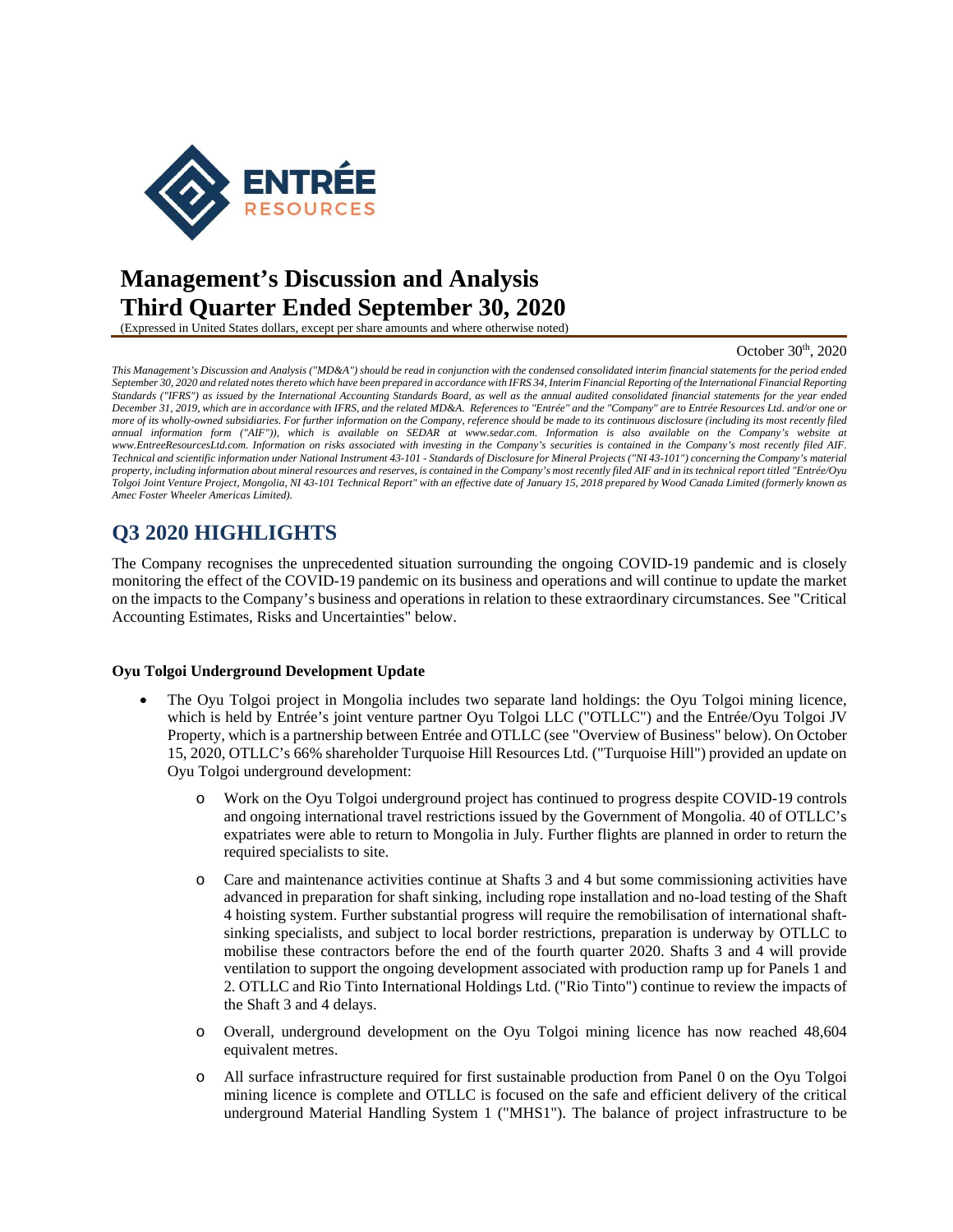delivered after the completion of MHS1 is not needed for first sustainable production from Panel 0. However, it is needed to support the production ramp-up profile and the life of mine material handling infrastructure capacity.

- o On July 2, 2020, Turquoise Hill announced the completion of an updated Oyu Tolgoi Feasibility Study ("OTFS20") that incorporates the new mine design for the first lift ("Lift 1") of Hugo North Panel 0 announced by Turquoise Hill on May 13, 2020. The Lift 1 mine plan incorporates the development of three panels and in order to reach the full sustainable production rate of 95,000 tonnes per day ("tpd") from the underground operations, all three panels need to be in production. On August 28, 2020, Turquoise Hill announced that it had filed an updated technical report for the Oyu Tolgoi project ("2020 OTTR"). OTFS20 and the 2020 OTTR do not reflect the impacts of the COVID-19 pandemic, which continue to be assessed by OTLLC, Rio Tinto and Turquoise Hill.
- o OTFS20 and the 2020 OTTR incorporate an update to the first sustainable production schedule and capital cost estimates for the underground mine development based on the new block cave mine design for Panel 0. The new design anticipates a base case development capital cost of \$6.8 billion, with a range of \$6.6 billion to \$7.1 billion, and a target to first sustainable production from the Oyu Tolgoi mining licence of February 2023, with a target range between October 2022 and June 2023, inclusive of an allowance for schedule contingency. The mine design for Panel 0 is now undergoing detailed study, design, engineering and optimization work to support the definitive estimate cost and schedule update for Panel 0 (the "Definitive Estimate"), expected to be completed by OTLLC, Rio Tinto and Turquoise Hill in the fourth quarter of 2020. Turquoise Hill has been advised that preliminary indications from the Definitive Estimate process are that first sustainable production is trending towards the earlier months of the target range, and that the forecast development capital cost remains within the range of \$6.6 billion to \$7.1 billion.

## **Entrée/Oyu Tolgoi JV Property**

 Entrée's 2018 Technical Report completed on its interest in the Entrée/Oyu Tolgoi JV Property discusses two development scenarios, a reserve case (the "2018 Reserve Case") and a Life-of-Mine ("LOM") Preliminary Economic Assessment (the "2018 PEA"). The 2018 Reserve Case is based only on mineral reserves attributable to the Entrée/Oyu Tolgoi joint venture (the "Entrée/Oyu Tolgoi JV") from Lift 1 of the Hugo North Extension underground block cave located at the northern portion of Panel 1. Both the 2018 Reserve Case and the 2018 PEA are based on information reported within the 2016 Oyu Tolgoi Feasibility Study ("OTFS16"). Once the Definitive Estimate and ongoing Panel 1 optimization studies have been completed and delivered to Entrée with OTFS20, the Company expects to be able to assess the potential impact on Entrée/Oyu Tolgoi JV Property mineral resources and reserves as well as production and financial assumptions and outputs from the two alternative cases, the 2018 Reserve Case and the 2018 PEA. Entrée will continue to evaluate any information made available to it by Rio Tinto or OTLLC and will update the market accordingly.

## **Corporate**

- On September 14, 2020, the Company closed a non-brokered private placement of 10,278,000 units of the Company at a price of C\$0.43 per unit for gross proceeds of approximately C\$4.4 million. Each unit consists of one common share and one-half of one transferable common share purchase warrant (each whole warrant, a "Warrant"). Each Warrant entitles the holder to purchase one additional common share of the Company at a price of C\$0.60 per share for a period of three years following the date of issuance.
- Q3 2020 operating loss was \$0.4 million and was consistent with the comparative quarter of Q3 2019.
- Q3 2020 operating cash outflow after working capital was \$0.3 million and was consistent with the \$0.3 million operating cash outflow in Q3 2019.
- As at September 30, 2020, the cash balance was \$7.4 million and the working capital balance was \$7.5 million. The Company holds the majority of its cash in Canadian currency.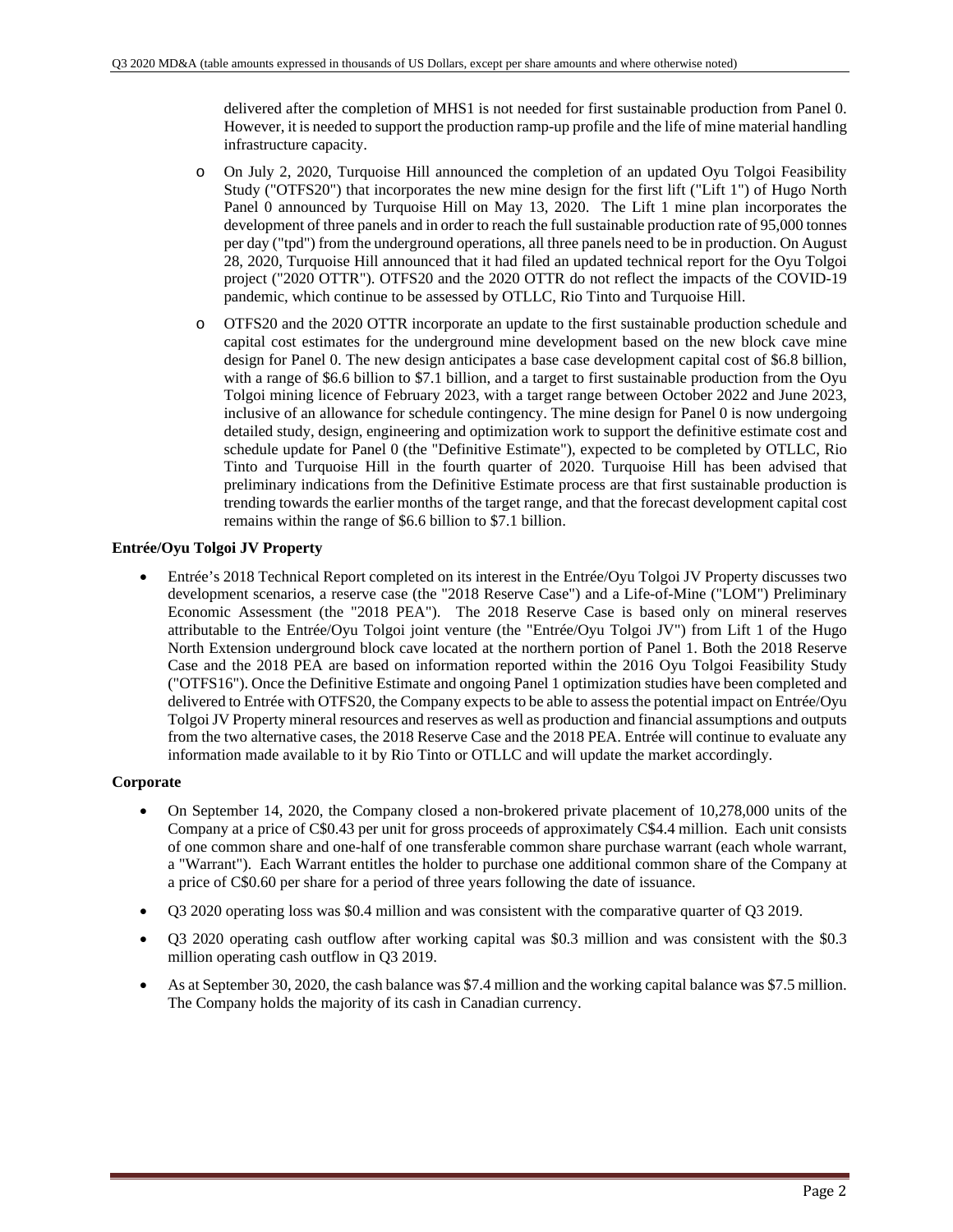# **OVERVIEW OF BUSINESS**

Entrée is a mineral resource company with interests in development and exploration properties in Mongolia, Peru and Australia.

The Company's principal asset is its interest in the Entrée/Oyu Tolgoi joint venture property (the "Entrée/Oyu Tolgoi JV Property") – a carried 20% participating interest in two of the Oyu Tolgoi project deposits, and a carried 20% or 30% interest (depending on the depth of mineralization) in the surrounding large, underexplored, highly prospective land package located in the South Gobi region of Mongolia. Entrée's joint venture partner, OTLLC, holds the remaining interest.

The Oyu Tolgoi project includes two separate land holdings: the Oyu Tolgoi mining licence, which is held by OTLLC (66% Turquoise Hill and 34% the Government of Mongolia), and the Entrée/Oyu Tolgoi JV Property, which is a partnership between Entrée and OTLLC. The Entrée/Oyu Tolgoi JV Property comprises the eastern portion of the Shivee Tolgoi mining licence, and all of the Javhlant mining licence, which mostly surround the Oyu Tolgoi mining licence (Figure 1). Both the Shivee Tolgoi and Javhlant mining licences are held by Entrée. The terms of the Entrée/Oyu Tolgoi JV state that Entrée has a 20% participating interest with respect to mineralization extracted from deeper than 560 metres below surface and a 30% participating interest with respect to mineralization extracted from above 560 metres depth.

The Entrée/Oyu Tolgoi JV Property includes the Hugo North Extension copper-gold deposit (also referred to as "HNE") and the majority of the Heruga copper-gold-molybdenum deposit. The resources at Hugo North Extension include a Probable reserve, which is part of Lift 1 of the Oyu Tolgoi underground block cave mining operation. Lift 1 is in development by project operator Rio Tinto. When completed, Oyu Tolgoi is expected to become the world's third largest copper mine.

In addition to the Hugo North Extension copper-gold deposit, the Entrée/Oyu Tolgoi JV Property includes approximately 94% of the resource tonnes outlined at the Heruga copper-gold-molybdenum deposit and a large exploration land package, which together form a significant component of the overall Oyu Tolgoi project.

The Company also has the following assets:

- Blue Rose JV a 56.53% interest in the Blue Rose joint venture ("Blue Rose JV") on minerals other than iron ore on Exploration Licence 6006 ("EL 6006") in the Olary Region of South Australia. The Blue Rose JV partners also have certain rights and royalties with respect to iron ore outlined or extracted from the area covered by EL 6006.
- The right to Cañariaco Project Royalty Pass-Through Payments (see "Cañariaco Project Royalty Payments" section below).

The Company's corporate headquarters are located in Vancouver, British Columbia, Canada. Field operations are conducted out of local offices in Mongolia.

As at September 30, 2020 and the date of this MD&A, Rio Tinto beneficially owns 31,981,129 common shares (including 14,539,333 common shares held by Turquoise Hill), or 17.2% of the outstanding shares of the Company. As at September 30, 2020 and the date of this MD&A, Sandstorm Gold Ltd. ("Sandstorm") owns 39,790,880 common shares, or 21.4% of the outstanding shares of the Company.

Effective October 1, 2019, the Company voluntarily withdrew its common shares from listing on NYSE American LLC and its common shares commenced trading on the Over-the-Counter OTCQB Venture Market ("OTCQB") under the trading symbol "ERLFF". On April 24, 2006, the Company's common shares began trading on the Toronto Stock Exchange ("TSX") and discontinued trading on the TSX Venture Exchange. The trading symbol remained "ETG".

# **OUTLOOK AND STRATEGY**

The Company's primary objective for the 2020 year is to work with other Oyu Tolgoi stakeholders to advance potential amendments to the joint venture agreement (the "Entrée/Oyu Tolgoi JVA") that currently governs the relationship between Entrée and OTLLC and upon finalization, transfer the Shivee Tolgoi and Javhlant mining licences to OTLLC as manager of the Entrée/Oyu Tolgoi JV. The form of Entrée/Oyu Tolgoi JVA was agreed between the parties in 2004, prior to the execution of the Oyu Tolgoi Investment Agreement and commencement of underground development. The Company currently is registered in Mongolia as the 100% ultimate holder of the Shivee Tolgoi and Javhlant mining licences.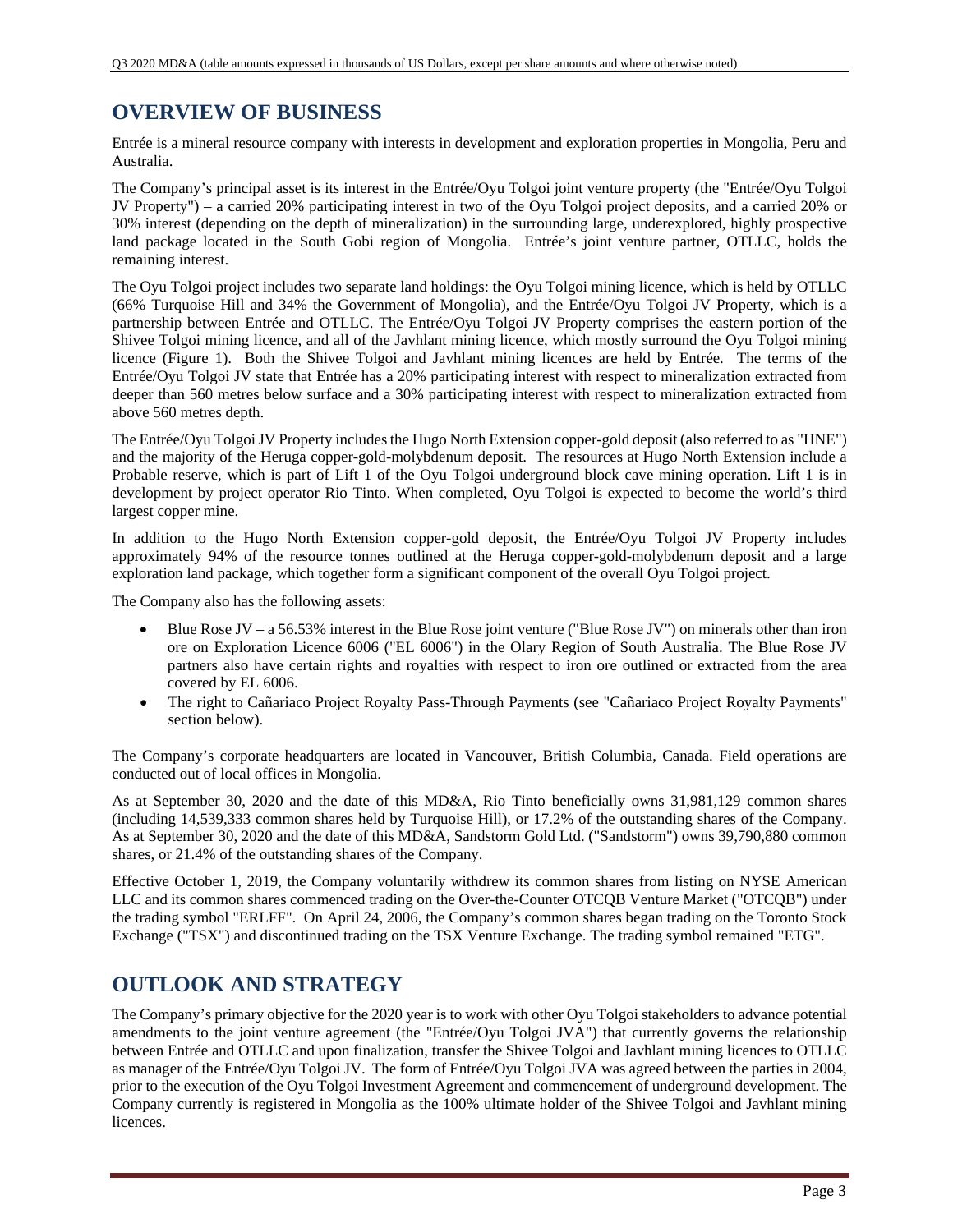The Company believes that amendments that align the interests of all stakeholders as they are now understood, would be in the best interests of all stakeholders, provided there is no net erosion of value to Entrée. No agreements have been finalized and there are no assurances agreements may be finalized in the future.

The Company continues to expect 2020 full year expenditures, which include Mongolian site management and compliance costs, to be between \$1.5 million and \$1.7 million.

# **ENTRÉE/OYU TOLGOI JV PROPERTY AND SHIVEE WEST PROPERTY – MONGOLIA**

#### **2018 Technical Report Highlights**

In Q1 2018, the Company announced the results of a technical report (the "2018 Technical Report") completed on its interest in the Entrée/Oyu Tolgoi JV Property. The 2018 Technical Report discusses two development scenarios, the 2018 Reserve Case and the 2018 PEA. The 2018 Reserve Case is based only on mineral reserves attributable to the Entrée/Oyu Tolgoi JV from Lift 1 of the Hugo North Extension underground block cave.

The 2018 PEA is an alternative development scenario completed at a conceptual level that assesses the inclusion of the second lift of Hugo North Extension ("Lift 2") and Heruga into an overall mine plan with Hugo North Extension Lift 1. The 2018 PEA includes Indicated and Inferred resources from Hugo North Extension Lifts 1 and 2, and Inferred resources from Heruga. Significant development and capital decisions will be required for the eventual development of Hugo North Extension Lift 2 and Heruga once production commences at Hugo North Extension Lift 1.

Both the 2018 Reserve Case and the 2018 PEA are based on information reported within OTFS16, completed by OTLLC on the Oyu Tolgoi project (refer to Turquoise Hill's press release dated October 21, 2016). OTFS16 discusses the mine plan for Lift 1 of the Hugo North (including Hugo North Extension) underground block cave on both the Oyu Tolgoi mining licence and the Entrée/Oyu Tolgoi JV Property. Rio Tinto is managing the construction and eventual operation of Lift 1 as well as any future development of deposits included in the 2018 PEA. In 2019, subsequent to the completion of OTFS16 and the 2018 Technical Report, Rio Tinto advised that more detailed geotechnical information and different ground conditions required a review of the Panel 0 mine design and the development schedule reflected in OTFS16 and the 2018 Technical Report. On July 2, 2020, Turquoise Hill announced the completion of OTFS20, which incorporates the new mine design for Hugo North Lift 1 Panel 0 announced by Turquoise Hill on May 13, 2020 and updated mineral resources and reserves for the Oyu Tolgoi project. A Definitive Estimate cost and schedule update for Panel 0 is expected to be completed by OTLLC, Rio Tinto and Turquoise Hill in the fourth quarter 2020. In addition, Panel 1 and Panel 2 design optimization studies have been initiated by OTLLC and Rio Tinto. Drilling work is underway and the resulting updates to geotechnical modelling and mine design review are expected by Turquoise Hill to continue into 2021. Once the Definitive Estimate and the Panel 1 optimization studies have been completed and delivered to Entrée with OTFS20, the Company expects to be able to assess the potential impact on Entrée/Oyu Tolgoi JV Property mineral resources and reserves as well as production and financial assumptions and outputs from the two alternative cases, the 2018 Reserve Case and the 2018 PEA.

Readers are cautioned that the Company has not yet been provided with OTFS20 or any of the data or assumptions underlying OTFS20, the block cave designs in OTFS20 or Turquoise Hill's updated mineral resources and reserves and the Company is therefore unable to verify such data or the scientific and technical disclosures made by Turquoise Hill at this time. Information in this MD&A of a scientific or technical nature regarding the Entrée/Oyu Tolgoi JV Project is derived from the 2018 Technical Report. The 2018 Technical Report has been filed on SEDAR and is available for review under the Company's profile on SEDAR (www.sedar.com) or on www.EntreeResourcesLtd.com.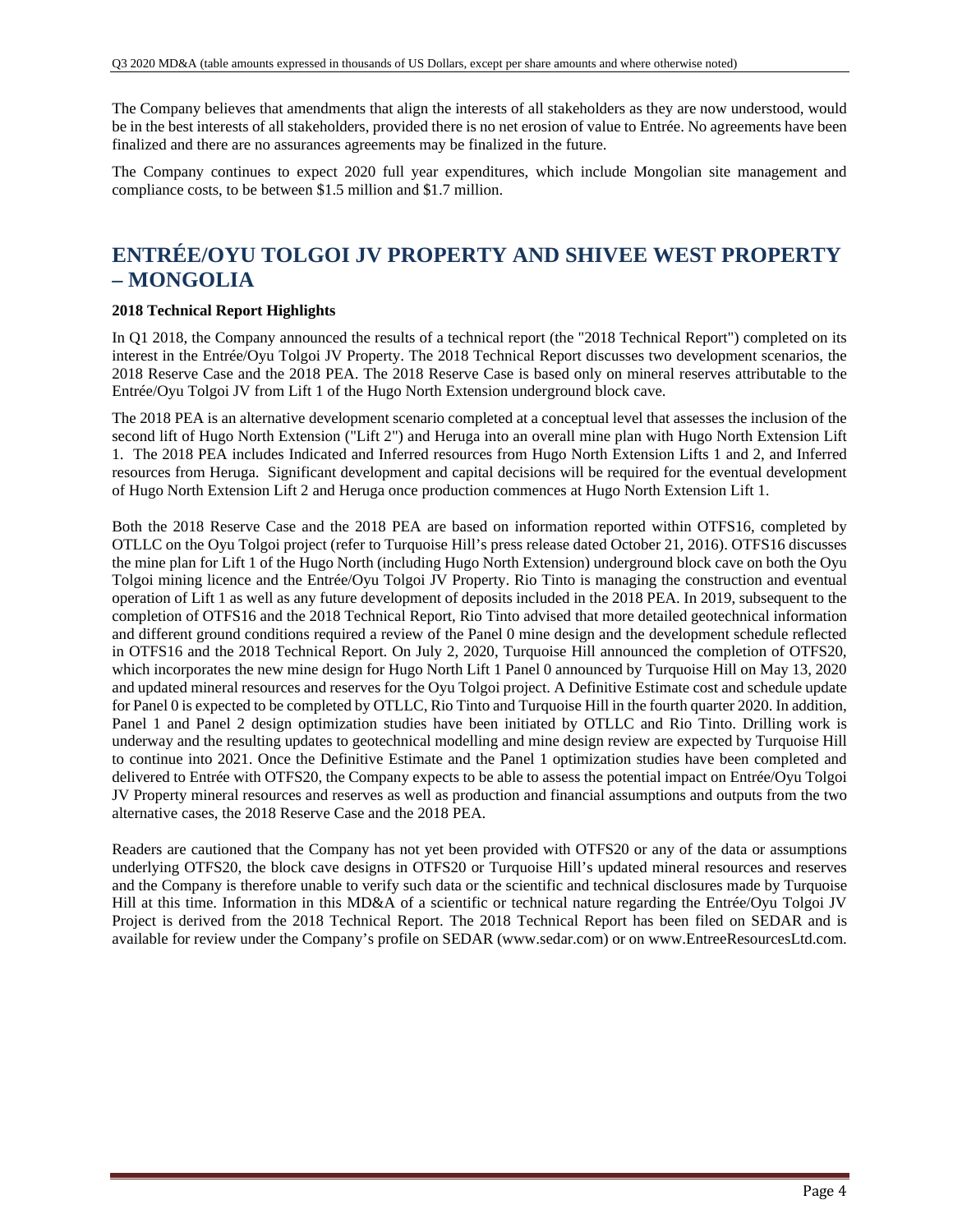| Entrée/Oyu Tolgoi JV Property  | <b>Units</b> | <b>2018 Reserve Case</b>                                                 | <b>2018 PEA</b>                                                             |
|--------------------------------|--------------|--------------------------------------------------------------------------|-----------------------------------------------------------------------------|
| Probable Reserve Feed          |              | 35 Mt @ 1.59% Cu,<br>0.55 g/t Au, 3.72 g/t Ag<br>$(1.93\% \text{ CuEq})$ |                                                                             |
| <b>Indicated Resource Feed</b> |              | ----                                                                     | 113 Mt @ 1.42% Cu,<br>$0.50$ g/t Au, 3.63 g/t Ag<br>$(1.73\% \text{ CuEq})$ |
| <b>Inferred Resource Feed</b>  |              | ----                                                                     | 708 Mt @ 0.53% Cu,<br>0.44 g/t Au, 1.79 g/t Ag<br>$(0.82 \%$ CuEq)          |
| Copper Recovered               | Mlb          | 1,115                                                                    | 10,497                                                                      |
| <b>Gold Recovered</b>          | koz          | 514                                                                      | 9,367                                                                       |
| <b>Silver Recovered</b>        | koz          | 3,651                                                                    | 45,378                                                                      |

LOM highlights of the production from the 2018 Reserve Case and the 2018 PEA are summarized as follows:

*Notes:* 

*1. Mineral reserves and mineral resources are reported on a 100% basis.* 

*2. Entrée has a 20% interest in the above processed material and recovered metal.* 

*3. The mineral reserves in the 2018 Reserve Case are not additive to the mineral resources in the 2018 PEA.* 

*4. Copper equivalent ("CuEq") is calculated as shown in the footnotes to the Mineral Resources Table below.* 

The economic analysis in the 2018 PEA does not have as high a level of certainty as the 2018 Reserve Case. The 2018 PEA is preliminary in nature and includes Inferred mineral resources that are considered too speculative geologically to have the economic considerations applied to them that would enable them to be categorized as mineral reserves, and there is no certainty that the 2018 PEA will be realized. Mineral resources are not mineral reserves and do not have demonstrated economic viability.

In both development options (2018 Reserve Case and 2018 PEA) the 2018 Technical Report only contemplates the production and cash flows attributable to the Entrée/Oyu Tolgoi JV Property, not production and cash flows for other mineral deposits located on the Oyu Tolgoi mining licence owned 100% by OTLLC. Note the production and cash flows from these two development options are not additive.

Below are some of the key production assumptions and outputs from the two alternative cases, the 2018 Reserve Case and the 2018 PEA. All figures shown for both cases are reported on a 100% Entrée/Oyu Tolgoi JV basis.

Key items per the 2018 Reserve Case outputs are as follows:

- Entrée/Oyu Tolgoi JV Property development production from Hugo North Extension Lift 1 is assumed to start in 2021 with initial block cave production starting in 2026.
- 14-year mine life (5-years development production and 9-years block cave production).
- Maximum production rate of approximately 24,000 tpd, which is blended with production from OTLLC's Oyut open pit deposit and Hugo North deposit to reach an average mill throughput of approximately 110,000 tpd.

Key items per the 2018 PEA outputs are as follows:

| Entrée/Oyu Tolgoi JV Property  | Units | $2018$ PEA $^{(1)}$     |                        |  |  |  |  |  |
|--------------------------------|-------|-------------------------|------------------------|--|--|--|--|--|
|                                |       | HNE Lift $1 +$ Lift $2$ | HNE Lift $1+2+$ Heruga |  |  |  |  |  |
| Mine Life $(2)$                | Years | 33                      | $77*$                  |  |  |  |  |  |
| Metal Recovered <sup>(3)</sup> |       |                         |                        |  |  |  |  |  |
| Copper                         | Mlb   | 5,579                   | 10,497                 |  |  |  |  |  |
| Gold                           | Koz   | 2,637                   | 9,367                  |  |  |  |  |  |
| Silver                         | Koz   | 20.442                  | 45,378                 |  |  |  |  |  |

*Notes:* 

*1. The economic analysis in the 2018 PEA does not have as high a level of certainty as the 2018 Reserve Case. The 2018 PEA is preliminary in nature and includes Inferred mineral resources that are considered too speculative geologically to have the economic considerations applied*  to them that would enable them to be categorized as mineral reserves, and there is no certainty that the 2018 PEA will be realized. Mineral *resources are not mineral reserves and do not have demonstrated economic viability.*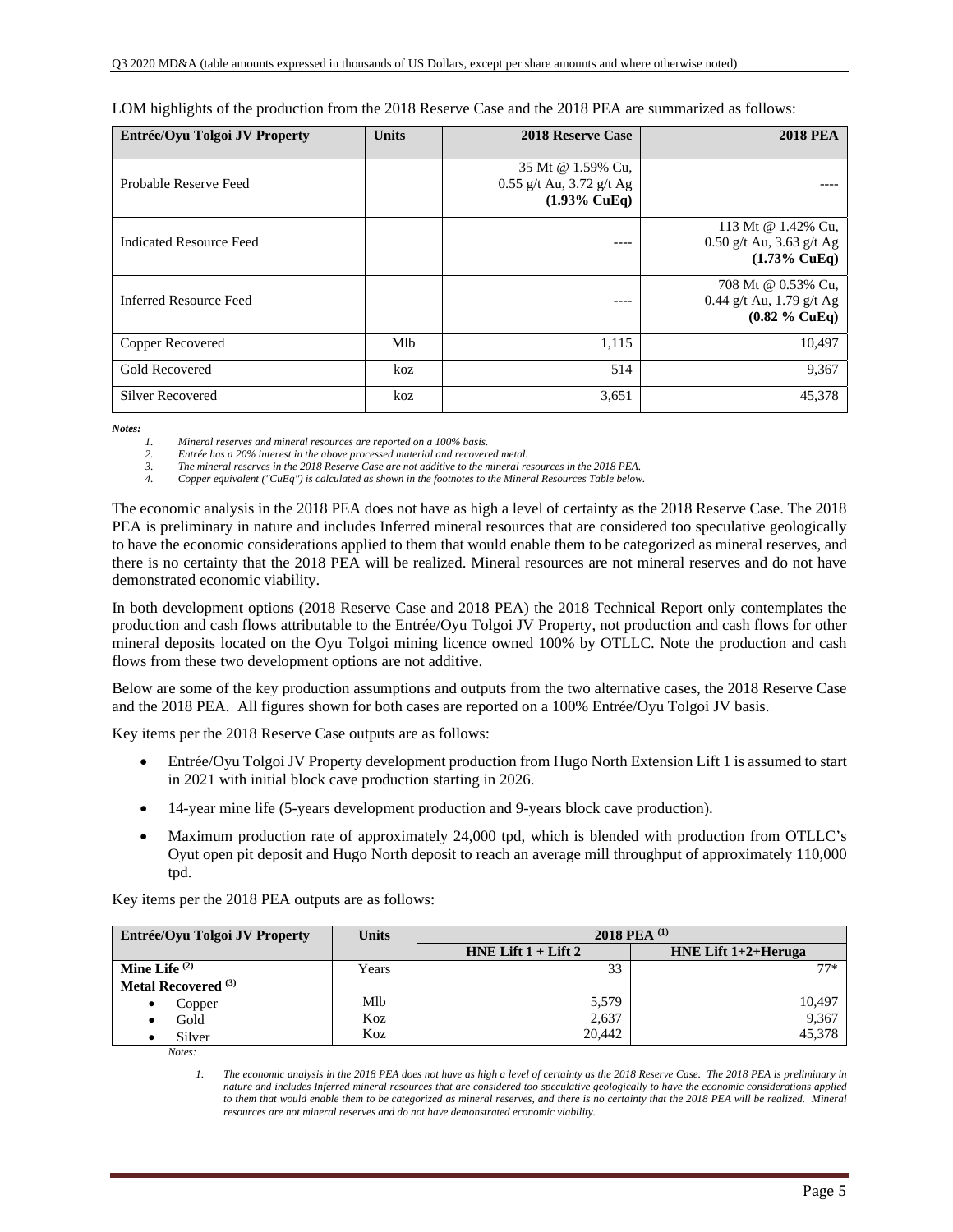- *2. \*The 2018 PEA covers a period from 2021 to 2097 (77 years), but there is an 11-year period (2054-2064) with no mining from the Entrée/Oyu* 
	- *Tolgoi JV Property when other mineralization from the Oyu Tolgoi mining licence is being mined and processed.*
- *3. Entrée has a 20% attributable interest in the recovered metal.*
- Mineralization mined from the Entrée/Oyu Tolgoi JV Property is blended with production from other deposits on the Oyu Tolgoi mining licence to reach a mill throughput of 110,000 tpd.
- Development schedule assumptions for Entrée/Oyu Tolgoi JV Property:
	- 2021 start of Lift 1 development production and in 2026 initial Lift 1 block cave production
	- 2028 Lift 2 development production and in 2035 initial Lift 2 block cave production
	- 2065 Heruga development production and in 2069 initial block cave production

The 2018 PEA and the 2018 Reserve Case are not mutually exclusive; if the 2018 Reserve Case is developed and brought into production, the mineralization from Hugo North Extension Lift 2 and Heruga is not sterilized or reduced in tonnage or grades. Heruga could be a completely standalone underground operation, independent of other Oyu Tolgoi project underground development, and provides considerable flexibility for mine planning and development.

### **Summary and Location of Project**

The "Entrée/Oyu Tolgoi JV Project" (shown on Figure 1) comprises the Entrée/Oyu Tolgoi JV Property and the Shivee West Property (see "Shivee West Property Summary" below). The Entrée/Oyu Tolgoi JV Project completely surrounds OTLLC's Oyu Tolgoi mining licence and forms a significant portion of the overall Oyu Tolgoi project area. Figure 1 also shows the main mineral deposits that form the Oyu Tolgoi trend of porphyry deposits and several priority exploration targets, including Airstrip, Bumbat Ulaan, Mag West, Gravity Ridge and Southwest IP.

The Entrée/Oyu Tolgoi JV Project is located within the Aimag (province) of Ömnögovi in the South Gobi region of Mongolia, about 570 kilometres ("km") south of the capital city of Ulaanbaatar and 80 km north of the border with China.

The Entrée/Oyu Tolgoi JV Property comprises the eastern portion of the Shivee Tolgoi mining licence and all of the Javhlant mining licence, and hosts:

- The Hugo North Extension copper-gold porphyry deposit (Lift 1 and Lift 2):
	- Lift 1 is the upper portion of the Hugo North Extension copper-gold porphyry deposit and forms the basis of the 2018 Reserve Case. It is the northern portion of Hugo North Lift 1 Panel 1. Based on the mine design discussed in OTFS16 and the 2018 Technical Report, development would cross north onto the Entrée/Oyu Tolgoi JV Property in approximately 2021. Hugo North Extension Lift 1 Probable reserves included in the 2018 Reserve Case are: 35 million tonnes ("Mt") grading 1.59% copper, 0.55 grams per tonne ("g/t") gold, and 3.72 g/t silver. Lift 1 mineral resources are also included in the alternative development scenario, as part of the mine plan for the 2018 PEA. Once OTLLC, Turquoise Hill and Rio Tinto have completed the Definitive Estimate and Panel 1 optimization studies and delivered them to Entrée with OTFS20, the Company expects to be able to assess the potential impact on mineral resources and reserves and the development schedule for the Entrée/Oyu Tolgoi JV Property.
	- Lift 2 is immediately below Lift 1 and is the next potential phase of underground mining, once Lift 1 mining is complete. Lift 2 is currently included as part of the alternative, 2018 PEA mine plan. Hugo North Extension Lift 2 resources included in the 2018 PEA mine plan are: 78 Mt (Indicated), grading 1.34% copper, 0.48 g/t gold, and 3.59 g/t silver; plus 88.4 Mt (Inferred), grading 1.34% copper, 0.48 g/t gold, and 3.59 g/t silver.
- The Heruga copper-gold-molybdenum porphyry deposit is at the south end of the Oyu Tolgoi trend of porphyry deposits. Approximately 94% of the Heruga deposit occurs on the Entrée/Oyu Tolgoi JV Property. The 2018 PEA includes Heruga as the final deposit to be mined, as two separate block caves, one to the south with a slightly deeper block cave to the north. The portion of the Heruga mineral resources that occur on the Entrée/Oyu Tolgoi JV Property and are part of the alternative, 2018 PEA mine plan include 620 Mt (Inferred) grading 0.42% copper, 0.43 g/t gold, and 1.53 g/t silver.
- A large prospective land package.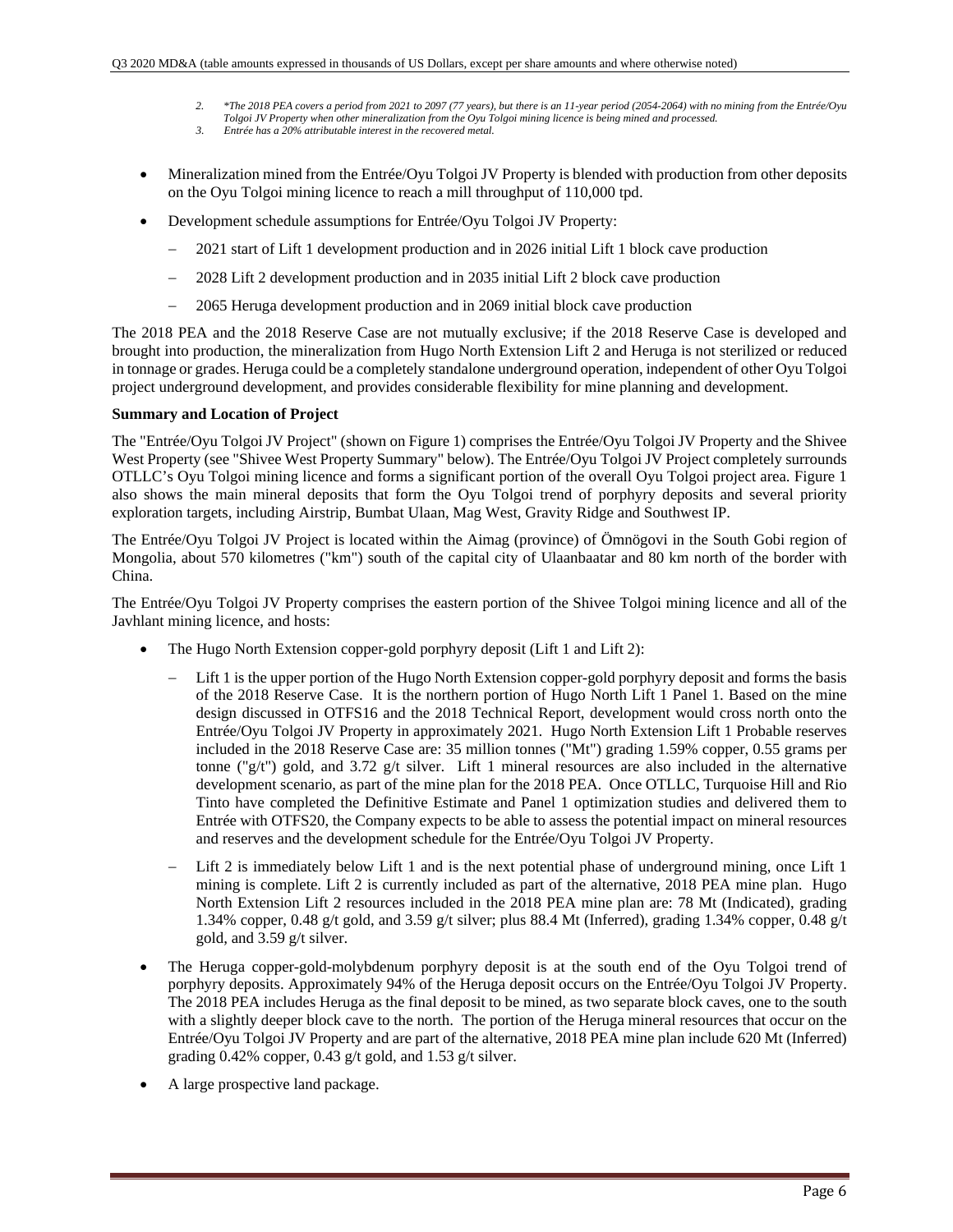Entrée has a 20% or 30% (depending on the depth of mineralization) participating interest in the Entrée/Oyu Tolgoi JV with OTLLC holding the remaining 80% (or 70%) interest. OTLLC has a 100% interest in other Oyu Tolgoi project areas, including the Oyut open pit, which is currently in production, and the Hugo North and Hugo South deposits on the Oyu Tolgoi mining licence.





*Notes:* 

- *1. \*The Shivee West Property is subject to a License Fees Agreement between Entrée and OTLLC and may ultimately be included in the Entrée/Oyu Tolgoi JV Property.*
- *2. \*\* Outline of mineralization projected to surface.*
- *3. Entrée has a 20% participating interest in the Hugo North Extension and Heruga resources and reserves.*

Figure 1 shows the location of a north-northeast oriented, west-looking cross section (A-A') through the 12.4 km-long trend of porphyry deposits that comprise the Oyu Tolgoi project. The cross section is shown on Figure 2 with the Entrée/Oyu Tolgoi JV Property to the right (north) and left (south) of the central portion, the Oyu Tolgoi mining licence,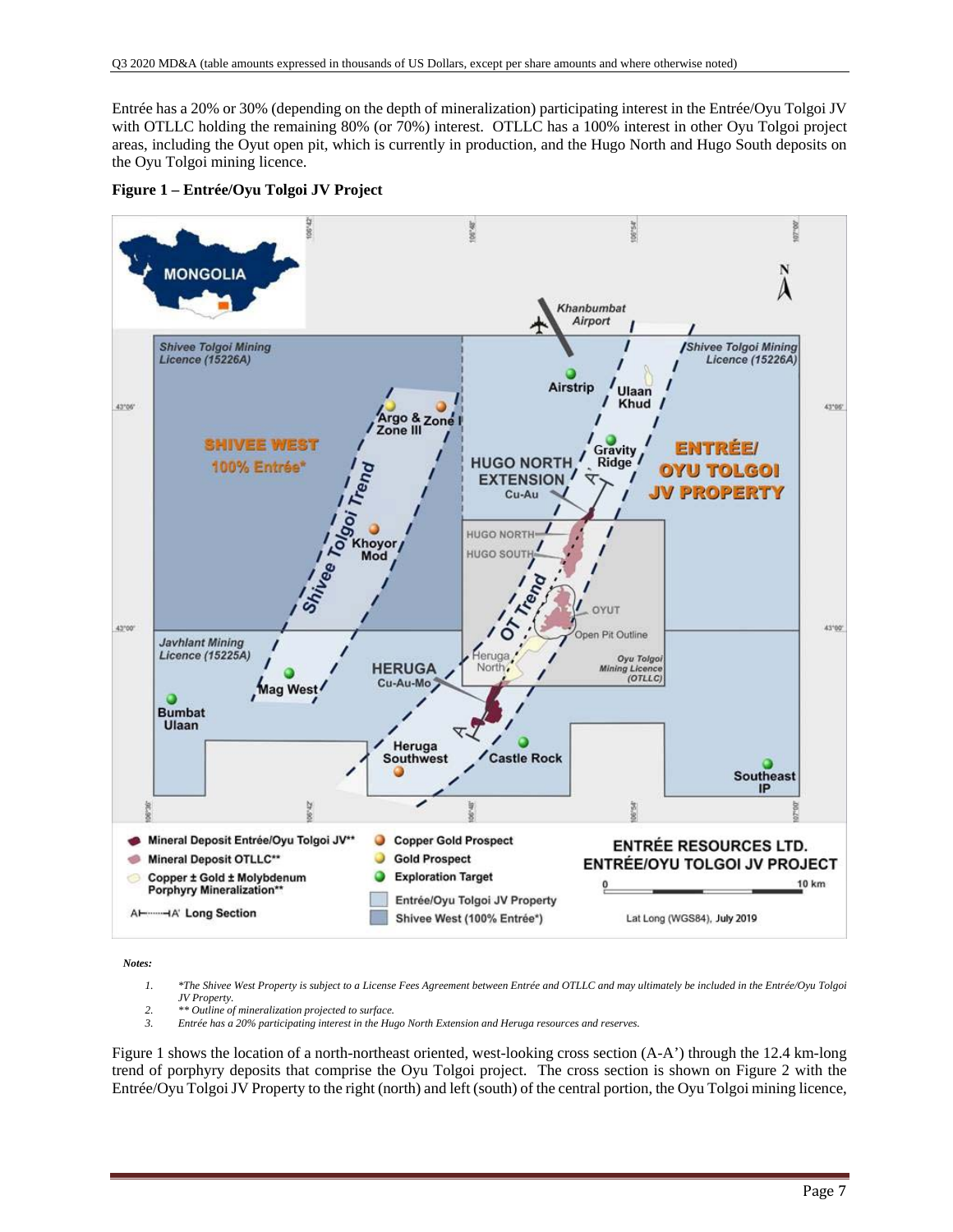held 100% by OTLLC. The deposits that are included in the mine plans for the two alternative cases, the 2018 Reserve Case and the 2018 PEA, are shown on Figure 2.



**Figure 2 – Cross Section Through the Oyu Tolgoi Trend of Porphyry Deposits** 

The 2018 Technical Report forms the basis for the scientific and technical information in this MD&A regarding the Entrée/Oyu Tolgoi JV Project. Portions of the information are based on assumptions, qualifications and procedures which are not fully described herein. Reference should be made to the Company's AIF dated March 13, 2020 and to the full text of the 2018 Technical Report, which are available on the Company's website (www.EntreeResourcesLtd.com) or on SEDAR (www.sedar.com).

## **Capital and Operating Costs**

Under the terms of the Entrée/Oyu Tolgoi JVA, OTLLC is responsible for 80% of all costs incurred on the Entrée/Oyu Tolgoi JV Property for the benefit of the Entrée/Oyu Tolgoi JV, including capital expenditures, and Entrée is responsible for the remaining 20%. In accordance with the terms of the Entrée/Oyu Tolgoi JVA, Entrée has elected to have OTLLC debt finance Entrée's share of costs for approved programs and budgets, with interest accruing at OTLLC's actual cost of capital or prime +2%, whichever is less, at the date of the advance. Debt repayment may be made in whole or in part from (and only from) 90% of monthly available cash flow arising from the sale of Entrée's share of products. Available cash flow means all net proceeds of sale of Entrée's share of products in a month less Entrée's share of costs of Entrée/Oyu Tolgoi JV activities for the month that are operating costs under Canadian generally-accepted accounting principles.

The following is a description of how Entrée recognizes its share of Oyu Tolgoi project capital costs, specifically, the timing of recognition under the terms of the Entrée/Oyu Tolgoi JVA and generally accepted accounting principles.

Under the terms of the Entrée/Oyu Tolgoi JVA, any mill, smelter and other processing facilities and related infrastructure will be owned exclusively by OTLLC and not by Entrée. Mill feed from the Entrée/Oyu Tolgoi JV Property will be transported to the concentrator and processed at cost (using industry standards for calculation of cost including an amortization of capital costs). Underground infrastructure on the Oyu Tolgoi mining licence is also owned exclusively by OTLLC, although the Entrée/Oyu Tolgoi JV will eventually share usage once underground development crosses onto the Entrée/Oyu Tolgoi JV Property. As a result of this, Entrée recognizes those capital costs incurred by OTLLC on the Oyu Tolgoi mining licence as an amortization charge for capital costs that will be calculated in accordance with Canadian generally accepted accounting principles determined yearly based on the estimated tonnes of concentrate produced for Entrée's account during that year relative to the estimated total life-of-mine concentrate to be produced (for processing facilities and related infrastructure), or the estimated total life-of-mine tonnes to be milled from the relevant deposit(s) (in the case of underground infrastructure). The charge is made to Entrée's operating account when the Entrée/Oyu Tolgoi JV mine production is actually milled.

For direct capital cost expenditures on the Entrée/Oyu Tolgoi JV Property, Entrée will recognize its proportionate share of costs at the time of actual expenditure.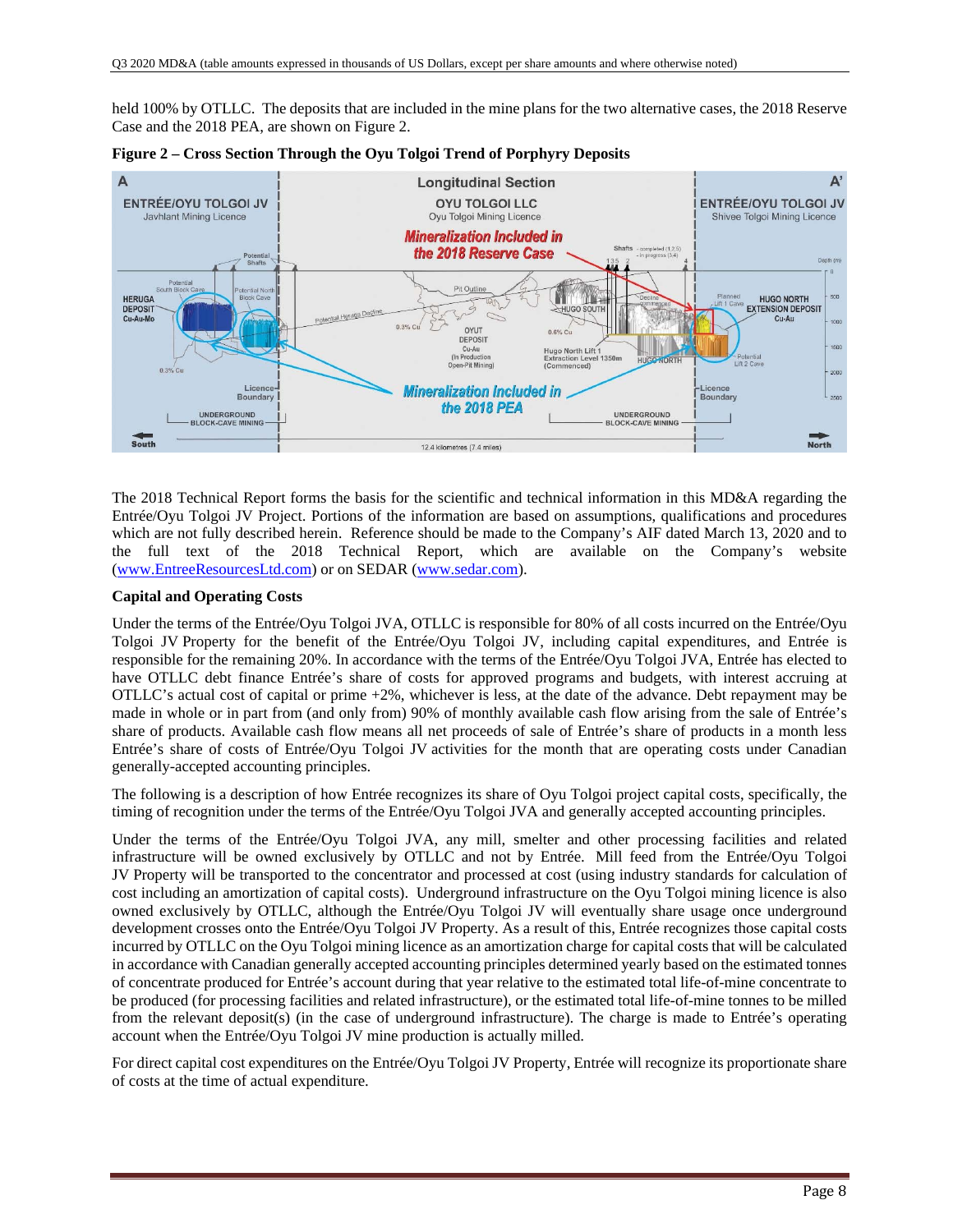The 2018 Technical Report is based on data provided by OTLLC, including mining schedules and annual capital and operating cost estimates prepared for OTFS16, as well as Entrée's interpretation of the commercial terms applicable to the Entrée/Oyu Tolgoi JV, and certain assumptions regarding taxes and royalties. The 2018 Technical Report has not been reviewed or endorsed by OTLLC. There can be no assurance that OTLLC or its shareholders will not interpret certain terms or conditions, or attempt to renegotiate some or all of the material terms governing the joint venture relationship, in a manner which could have an adverse effect on Entrée's future cash flow and financial condition.

Subsequent to the completion of OTFS16 and the 2018 Technical Report, Rio Tinto advised that more detailed geotechnical information and different ground conditions required a review of the Panel 0 mine design and the development schedule reflected in OTFS16 and the 2018 Technical Report. On July 2, 2020, Turquoise Hill announced the completion of OTFS20, which incorporates the new mine design for Hugo North Lift 1 Panel 0 announced by Turquoise Hill on May 13, 2020 and updated mineral resources and reserves for the Oyu Tolgoi project. A Definitive Estimate cost and schedule update for Panel 0 is expected to be completed by OTLLC, Rio Tinto and Turquoise Hill in the fourth quarter 2020. In addition, Panel 1 and Panel 2 design optimization studies have been initiated by OTLLC and Rio Tinto. Drilling work is underway and the resulting updates to geotechnical modelling and mine design review are expected by Turquoise Hill to continue into 2021. Once the Definitive Estimate and the Panel 1 optimization studies have been completed and delivered to Entrée with OTFS20, the Company expects to be able to assess the potential impact on its share of capital and operating costs in the two alternative cases, the 2018 Reserve Case and the 2018 PEA.

### **Mineral Resources and Mineral Reserves – Entrée/Oyu Tolgoi JV Property**

The following Entrée/Oyu Tolgoi JV Property mineral resource estimates reported in the 2018 Technical Report for the Hugo North Extension and Heruga deposits have an effective date of January 15, 2018:

|                | Entrée/Oyu Tolgoi JV Property- Mineral Resources |      |       |       |       |        |        |                        |        |       |  |  |  |
|----------------|--------------------------------------------------|------|-------|-------|-------|--------|--------|------------------------|--------|-------|--|--|--|
|                | Tonnage                                          | Cu   | Au    | Ag    | Mo    | CuEq   |        | <b>Contained Metal</b> |        |       |  |  |  |
| Classification | (Mt)                                             | (%)  | (g/t) | (g/t) | (ppm) | $(\%)$ | Cu     | Au                     | Ag     | Mo    |  |  |  |
|                |                                                  |      |       |       |       |        | (Mlb)  | (Koz)                  | (Koz)  | (Mlb) |  |  |  |
|                | Hugo North Extension (>0.37% CuEq Cut-Off)       |      |       |       |       |        |        |                        |        |       |  |  |  |
| Indicated      | 122                                              | 1.68 | 0.57  | 4.21  |       | 2.03   | 4,515  | 2,200                  | 16,500 |       |  |  |  |
| Inferred       | 174                                              | 1.00 | 0.35  | 2.73  |       | 1.21   | 3,828  | 2.000                  | 15,200 |       |  |  |  |
|                | Heruga $(>0.37\%$ CuEq Cut-Off)                  |      |       |       |       |        |        |                        |        |       |  |  |  |
| Inferred       | 1,700                                            | 0.39 | 0.37  | 1.39  | 113.2 | 0.64   | 14.604 | 20,410                 | 75,932 | 424   |  |  |  |

*Notes:* 

*<sup>1.</sup> Mineral resources have an effective date of January 15, 2018.* 

*<sup>2.</sup> Mineral resources are reported inclusive of the mineral resources converted to mineral reserves. Mineral resources that are not mineral reserves do not have demonstrated economic viability.* 

*<sup>3.</sup> Mineral resources are constrained within three-dimensional shapes and above a CuEq grade. The CuEq formula was developed in 2016, and is CuEq16*   $= Cu + ((Au*AuRev) + (Ag*AgRev) + (Mo*MoRev)) \div CuRev;$  where  $CuRev = (3.01*22.0462);$  AuRev = (1250/31.103477\*RecAu); AgRev = *(20.37/31.103477\*RecAg); MoRev = (11.90\*0.00220462\*RecMo); RecAu = Au recovery/Cu recovery; RecAg = Ag recovery/Cu recovery; RecMo = Mo recovery/Cu recovery. Differential metallurgical recoveries were taken into account when calculating the copper equivalency formula. The metallurgical recovery relationships are complex and relate both to grade and Cu:S ratios. The assumed metal prices are \$3.01/lb for copper, \$1,250.00/oz for gold, \$20.37/oz for silver, and \$11.90/lb for molybdenum. Molybdenum grades are only considered high enough to support potential construction of a molybdenum recovery circuit at Heruga, and hence the recoveries of molybdenum are zeroed out for Hugo North Extension. A net smelter return ("NSR") of \$15.34/t would be required to cover costs of \$8.00/t for mining, \$5.53/t for processing, and \$1.81/t for general and administrative ("G&A"). This translates to a CuEq break-even underground cut-off grade of approximately 0.37% CuEq for Hugo North Extension mineralization.* 

*<sup>4.</sup> Considerations for reasonable prospects for eventual economic extraction for Hugo North included an underground resource-constraining shape that was prepared on vertical sections using economic criteria that would pay for primary and secondary development, block-cave mining, ventilation, tramming, hoisting, processing, and G&A costs. A primary and secondary development cost of \$8.00/t and a mining, process, and G&A cost of \$12.45/t were used to delineate the constraining shape cut-off. Inferred resources at Heruga have been constrained using a CuEq cut-off of 0.37%.*

*<sup>5.</sup> Mineral resources are stated as in situ with no consideration for planned or unplanned external mining dilution. The contained copper, gold, and silver estimates in the mineral resource table have not been adjusted for metallurgical recoveries.* 

*<sup>6.</sup> Mineral resources are reported on a 100% basis. OTLLC has a participating interest of 80%, and Entrée has a participating interest of 20%. Notwithstanding the foregoing, in respect of products extracted from the Entrée/Oyu Tolgoi JV Property pursuant to mining carried out at depths from surface to 560 metres below surface, the participating interest of OTLLC is 70% and the participating interest of Entrée is 30%.* 

<sup>7.</sup> *Figures have been rounded as required by reporting guidelines and may result in apparent summation differences.*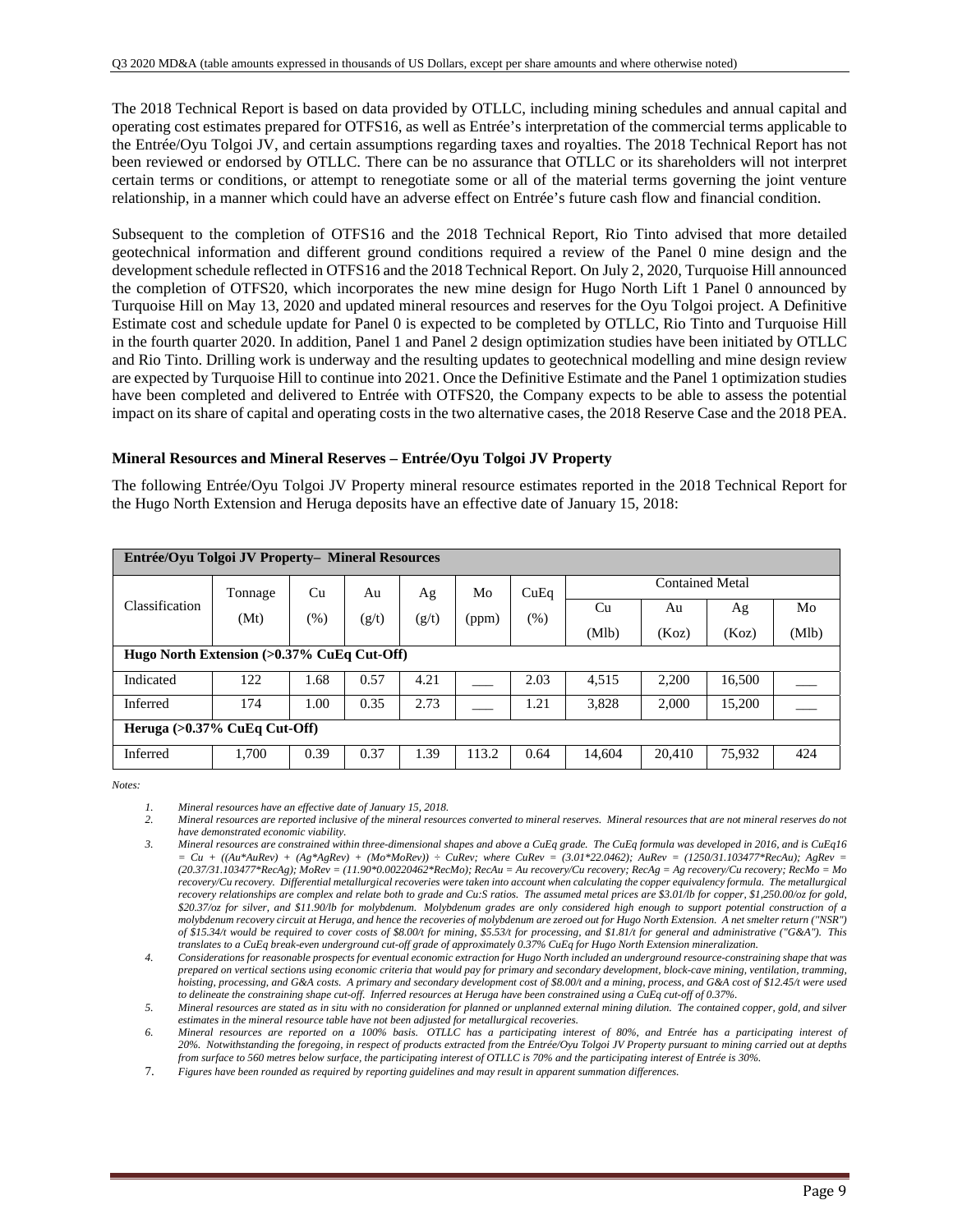## **Entrée/Oyu Tolgoi Mineral Reserves**

Entrée/Oyu Tolgoi JV Property mineral reserves are contained within the Hugo North Extension Lift 1 block cave mining plan. The mine design work on Hugo North Lift 1, including the Hugo North Extension, was prepared by OTLLC for OTFS16. The mineral reserve estimate is based on what is deemed minable when considering factors such as the footprint cut-off grade, the draw column shut-off grade, maximum height of draw, consideration of planned dilution and internal waste rock.

The mineral reserve estimate only considers mineral resources in the Indicated category and engineering that has been carried out to a feasibility level or better to state the underground mineral reserve. There is no Measured mineral resource currently estimated within the Hugo North Extension deposit. Copper and gold grades for the Inferred mineral resources within the block cave shell were set to zero and such material was assumed to be dilution. The block cave shell was defined by a \$17.00/t NSR. Future mine planning studies may examine lower shut-offs.

The following Entrée/Oyu Tolgoi JV Property mineral reserve estimate reported in the 2018 Technical Report has an effective date of January 15, 2018:

| Entrée/Oyu Tolgoi JV Property – Mineral Reserve |         |            |        |       |       |                                 |     |       |  |  |  |
|-------------------------------------------------|---------|------------|--------|-------|-------|---------------------------------|-----|-------|--|--|--|
| <b>Hugo North Extension Lift 1</b>              |         |            |        |       |       |                                 |     |       |  |  |  |
| Classification                                  | Tonnage | <b>NSR</b> | Cu     | Au    | Ag    | Recovered Metal                 |     |       |  |  |  |
|                                                 | (Mt)    | (\$/t)     | (96)   | (g/t) | (g/t) | Au (Koz)<br>Ag(Koz)<br>Cu (Mlb) |     |       |  |  |  |
| Probable                                        | 35      | 100.57     | . . 59 | 0.55  | 3.72  | 1.121                           | 519 | 3,591 |  |  |  |

*Notes:* 

- *2. For the underground block cave, all mineral resources within the shell has been converted to mineral reserves. This includes low-grade Indicated mineral resources and Inferred mineral resource assigned zero grade that is treated as dilution.*
- *3. A footprint cut-off NSR of \$46.00/t and column height shut-off NSR of \$17.00/t were used to define the footprint and column heights. An average dilution entry point of 60% of the column height was used.*
- *4. The NSR was calculated with assumptions for smelter refining and treatment charges, deductions and payment terms, concentrate transport, metallurgical recoveries, and royalties using base data template 31. Metallurgical assumptions in the NSR include recoveries of 90.6% for Cu, 82.3% for Au, and 87.3% for Ag.*

*5. Mineral reserves are reported on a 100% basis. OTLLC has a participating interest of 80%, and Entrée has a participating interest of 20%. Notwithstanding the foregoing, in respect of products extracted from the Entrée/Oyu Tolgoi JV Property pursuant to mining carried out at depths from surface to 560 metres below surface, the participating interest of OTLLC is 70% and the participating interest of Entrée is 30%.* 

*6. Figures have been rounded as required by reporting guidelines and may result in apparent summation differences.* 

#### **Exploration Potential**

Rio Tinto undertakes all exploration work on the Entrée/Oyu Tolgoi JV Property on behalf of joint venture manager OTLLC, through various agreements among OTLLC, Rio Tinto and Turquoise Hill. Exploration during 2016 to the end of the second quarter 2020 on the Entrée/Oyu Tolgoi JV Property has focused on several near-surface targets and prospects on both the Shivee Tolgoi mining licence (Airstrip and Gravity Ridge) and the Javkhlant mining licence (Southeast IP, Mag West, Bumbat Ulaan and Castle Rock) (refer to Figure 1). Entrée is not aware of any new exploration that has been completed, nor updates on the status of proposed exploration, during the third quarter 2020.

The Airstrip target is located southwest of the airport and is defined by a gravity high anomaly in Carboniferous-age basalts, west of the north projection of the Oyu Tolgoi trend. A 2018 dipole-dipole induced polarization ("IP") survey, comprised of three, east-west oriented lines resulted in strong IP chargeability anomalies (~10mV/V) on Lines 1 and 2 that appear to widen out to the north. On the western edge of Line 2, a weaker  $(\sim 7 \text{mV/V})$  chargeability anomaly is coincident with an isolated gravity high close to the boundary of granodiorite and basalt. A total of 58 shallow (30- 120 metres depth) polycrystalline diamond composite holes have been drilled here intersecting various intrusive phases of rock. No significant intervals of sulphide mineralization were encountered, although one hole did intersect 11 metres grading 0.14% copper and 0.26 g/t gold from 52 metres depth. A scissor hole below this did not intersect any significant mineralization. During 2018, additional alteration and age dating analysis was completed on the drill samples along with surface ground magnetic and gravity surveys and a Tromino survey (to determine the depth of overburden and to apply gravity survey corrections). Drilling was planned for 2018, but none was completed. Seven reverse circulation ("RC") drill holes totaling 1,850.9 metres were drilled during 2019. Entrée has not received detailed drill results however a summary report indicates that the holes targeted the IP and gravity anomalies at relatively shallow depths with no significant copper mineralization intersected. It is thought that the source of the IP (chargeability) anomaly was patchy pyrite within the host lithologies, which ranged from trace amounts up to approximately 6%. The rocks

*<sup>1.</sup> Mineral reserves have an effective date of January 15, 2018.*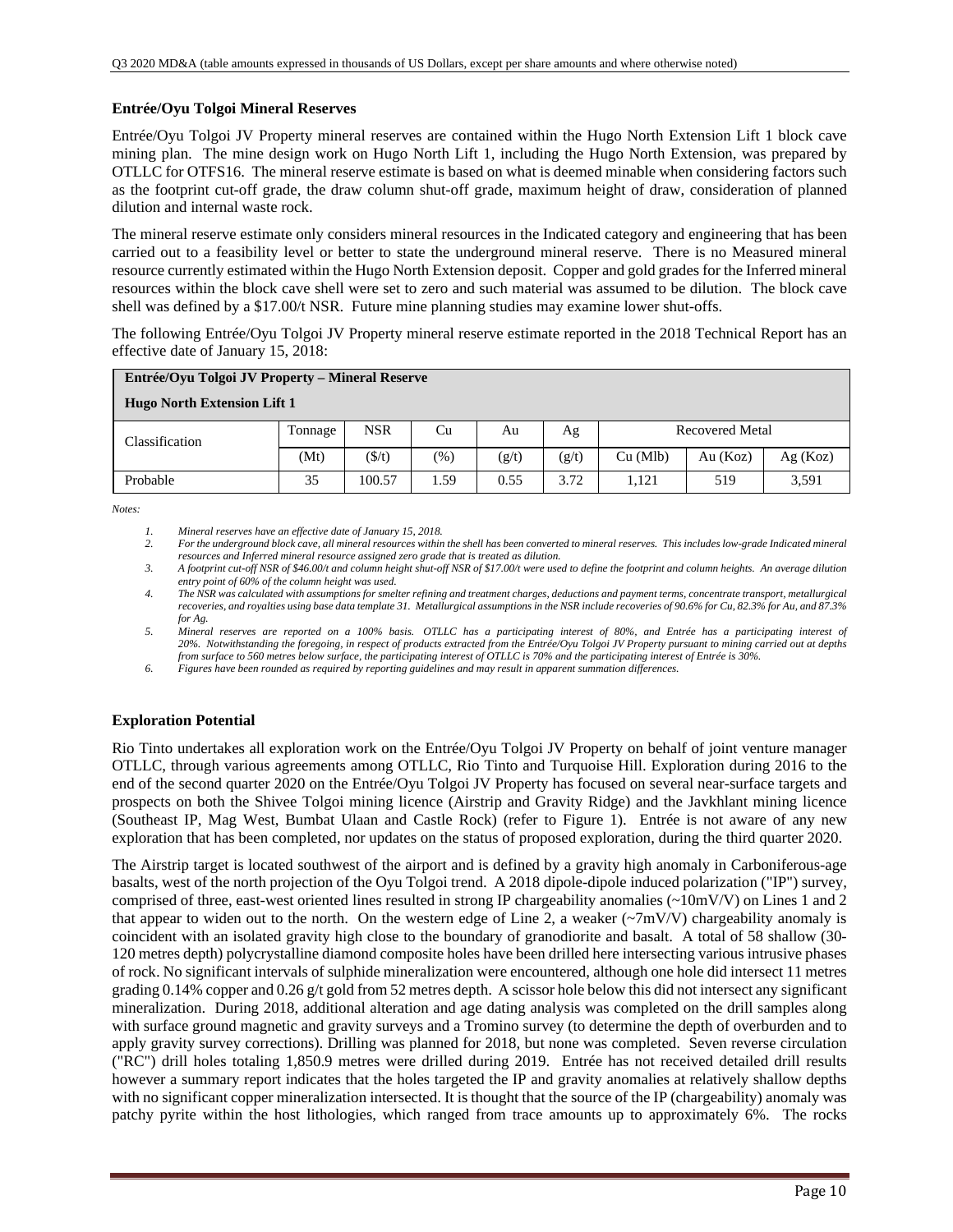intersected by the drilling are Carboniferous-aged units dominated by basalt and basaltic andesite lava intruded by rhyolite and quartz monzonite with weak propylitic alteration. Hole EGRC146 returned 4 metres grading 0.93 g/t gold, 0.0593% copper and 2.8 g/t silver from 152.8 metres to 156.8 metres depth within basaltic andesite lava. During 2020 OTLLC is planning geological mapping covering approximately 5,745 hectares over most of the Airstrip target as well as Ulaan Khud and the Gravity Ridge target (see below). A portion of this area will be covered by soil sampling (400 samples on a 200 metre by 400 metre grid). In addition, a program of 3D geological/geophysical modelling is also planned for this target area.

The Gravity Ridge target is based on a gravity survey that covered the Oyu Tolgoi trend from the Hugo North Extension northwards. The Gravity Ridge target area occurs between known porphyry at the Ulaan Khud prospect and the Airstrip target to the west. Previous consultant studies have identified this as a strong exploration target to test the northward continuation of the Oyu Tolgoi trend of mineralization in areas where it may be concealed beneath thrust plate lithologies or Cretaceous cover. Limited previous work has been completed at Gravity Ridge and OTLLC completed desktop reviews in 2019, as well as an IP geophysical survey. Three east-west oriented lines totaling 25 km were surveyed with IP and the results were pending at the time of this MD&A.

The Southeast IP prospect comprises several clusters of 60 to 511 parts per million ("ppm") copper soil anomalies, together covering about 3 km by 3 km, adjacent to a strong gradient array IP (chargeability) anomaly. The source of the IP anomaly was not evident through recent follow-up reconnaissance work. These anomalies are located over Carboniferous-aged rocks and additional geological mapping and interpretation completed during 2018 (1:5000 scale covering 1,830 hectares) infers that a Devonian window of rocks could occur immediately west of the IP anomaly. Further exploration, including drilling was budgeted for this prospect in 2018, however only additional geological mapping was completed. During 2019 additional field mapping was completed around the target area followed by 10 wide-spaced RC drill holes totaling 2,131.8 metres. Entrée has not received detailed drill results; however a summary report indicates that the holes targeted the IP anomaly at relatively shallow depths and did not intersect any significant copper mineralization. Hole EJRC0073 did intersect minor malachite (copper-oxide) mineralization within a granodiorite dyke at 148 metres depth. According to OTLLC the amount of pyrite in the rocks intersected by the drilling was not enough to be the source of the IP anomaly, which still remains unexplained. All rocks intersected were Carboniferous-age and no target Devonian lithologies have been identified to date. Additional prospecting and sampling is planned for the northern portion of this prospect during 2020. 3D modelling of exploration data is also planned during 2020.

At the Mag West prospect, a previous IP survey revealed a strong chargeability anomaly adjacent to a magnetic high anomaly that OTLLC believes has not been sufficiently tested. The target has a north-trending strike length of 4 km and a width of 1.8 km. The main geological units are Carboniferous basaltic lapillic tuff and Carboniferous granite. A previous soil sampling survey covering the magnetic and IP anomalies returned a patchy anomaly of Bi+Cu+Mo+Se+Te. Additional geological mapping was also completed (1:5000 scale covering 430 hectares). Four target areas have been identified at Mag West based on the previous work. Although drilling was initially proposed for 2018, no holes were drilled. The 2019 exploration program comprised additional geological work and ground truthing of anomalies, HALO spectral mapping, soil geochemistry reviews, reconnaissance work, and 21 rock chip samples. OTLLC reports that anomalous values of copper and molybdenum were returned from the rock chip sampling, however no details were provided to Entrée with the actual values. OTLLC believes that the rock sampling results support the existing soil survey results, with molybdenum more prevalent in the north, associated with a bleached and silicified lithocap. Seven RC drill holes to a depth of 250 metres were budgeted for 2019, however the local communities requested that drilling be deferred so that it did not interfere with areas of winter shelter and sheep grazing. In early 2020, this drilling proposal was updated by OTLLC to include eleven, 250-metre deep RC holes (5 "Priority 1" holes and 6 "Priority 2" holes), which were scheduled to be drilled during 2020. However due to restrictions related to the COVID-19 outbreak, all RC drilling has been put on hold.

Bumbat Ulaan is an early-stage target focused on a previously mapped lithocap near the western edge of the property. In 2018, the prospect saw additional geological mapping (1:5000 scale over 1,050 hectares), along with gravity, IP and magnetic geophysical surveys and soil sampling. The lithocap trends northeast and is characterised by a series of NE‐ SW silica dykes with moderate magnetite alteration and hematite stains, hosted within argillic altered rhyodacite. Five separate target areas have been identified based on the geophysical survey results, along with soil survey results and geological mapping/sampling. In 2019 exploration work comprised HALO spectral mapping, review of soil geochemistry, geophysics (IP) and reconnaissance work. The HALO spectral measurements included 301 samples from the northern end of the target and 114 from the south portion. According to OTLLC results of the samples show the northern area hosts a narrow advanced argillic alteration zone with pyrophyllite-topaz-muscovite-illite and minor dickite assemblages. The advanced argillic zone at the southern part is slightly larger and is dominated by pyrophyllite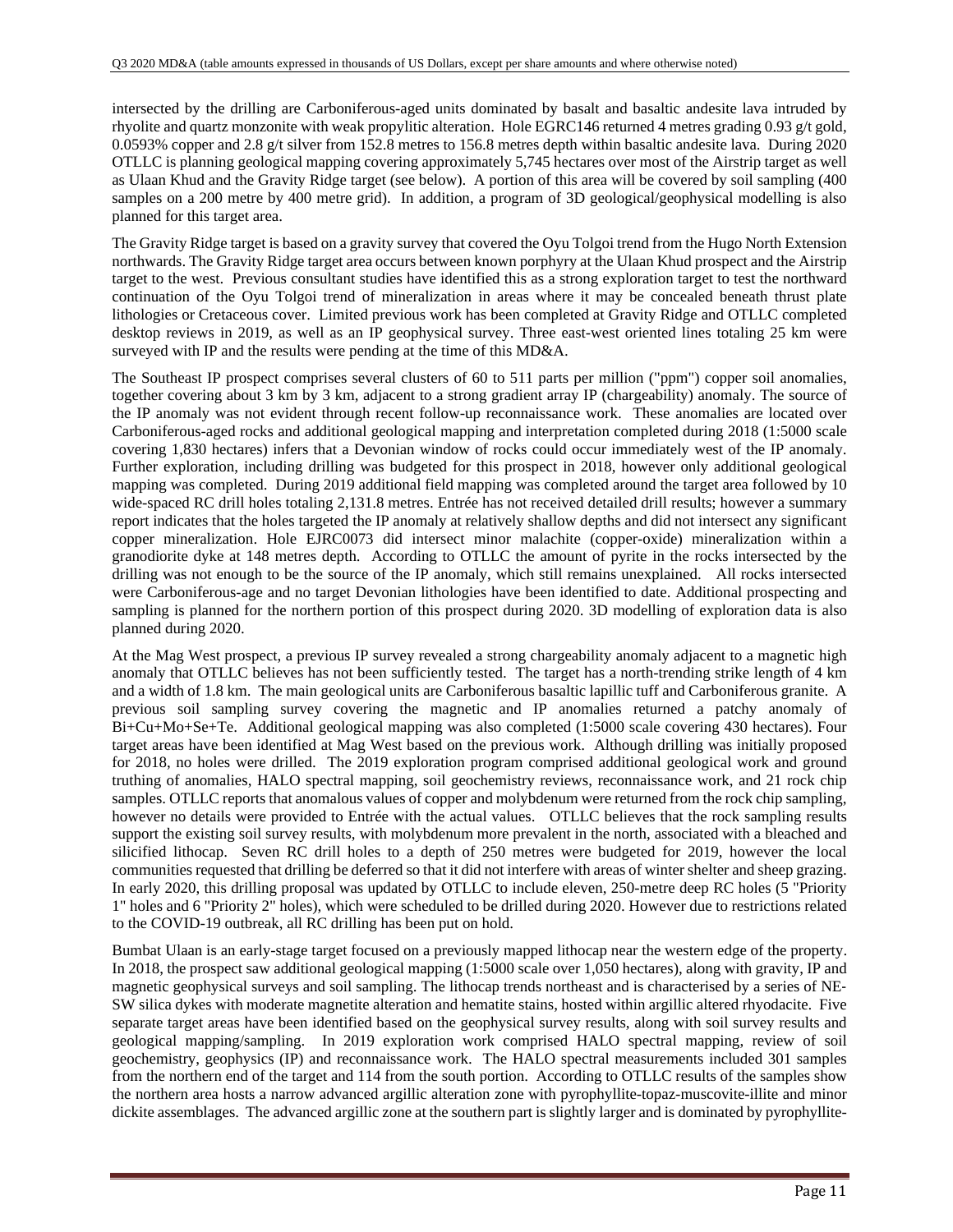alunite-diaspore with strong hematite-goethite staining. OTLLC interprets the mineral occurrences within the two advanced argillic zones to be proximal to a potential heat source. In addition to the HALO sampling, 28 outcrop rock samples were collected at South Bumbat and of these, eight returned anomalous molybdenum values ranging from 11 to 20 ppm. Limited copper values were associated with the advanced argillic areas, potentially due to leaching as a result of the acidic environment. One sample from the periphery of the southern advanced argillic zone returned 0.18% copper, 967 ppm manganese and 457 ppm zinc, and is considered important since an anomalous manganese and zinc halo is quite common distal to a porphyry system with depletion at the center. A total of 33 line-km of IP survey were also completed along five, east-west oriented lines. The results of this survey were pending at the time of this MD&A. Ten RC drill holes to a depth of 250 metres were budgeted for 2019, however due to proximity to winter shelters and some holes being within a 50 metre buffer zone of cultural heritage sites, the drilling was delayed. All sites are being reviewed to see which are accessible and based on this some are being re-located. In early 2020 OTLLC re-designed the drilling program so that no holes are within sensitive cultural heritage sites. The program will include eight 250 metre deep RC drill holes. Six of these are considered as "Priority 1" holes, while the other three are classified as "Priority 2". Similar to the proposed drilling at the Mag West target, all RC drilling at Bumbat Ulaan is on hold due to restrictions related to the COVID-19 outbreak.

Castle Rock is a porphyry-style target located about five km southwest of the Heruga deposit. Previous work at Castle Rock had identified this as a priority, near-surface target based on a polymetallic (Mo-As-Sb-Se-Te index) soil anomaly covering an area of about 1.5 km by 2.0 km coincident with a 400 metre by 400 metre area of outcropping quartzsericite-illite altered dacite intrusive. In addition, a strong north-trending IP chargeability anomaly is coincident with the zone and two east-west dipole-dipole IP lines further outline the anomaly. During 2018 mapping identified scattered outcrops with sheeted and irregular quartz veining hosted within the dacite, along with occasional quartz breccia veins with oxidized sulphides. A gravity survey was completed during 2018, followed by two RC drill holes, EJRC0046 (250 metres depth) and EJRC0047 (227 metres depth). Both holes intersected Carboniferous-aged rock sequences dominated by andesitic tuff and andesitic to basaltic tuff (lithic and lapilli) with weak to moderate chlorite-epidote (porpylitic) or weak illite-sericite (phyllic) alteration and trace to 6% pyrite mineralization. These sequences were intruded by several fresh, unmineralized porphyritic dacite dykes, and occasional hornblende-biotite andesite dykes. There were no copper bearing minerals or porphyry-style alteration assemblages identified in the RC chips and no significant assay results were returned. According to OTLLC, the near-surface targeted chargeability anomaly has been explained by the abundant pyrite, however the lack of copper mineralization and porphyry alteration downgrades the near-surface exploration potential for this target. The potential for porphyry mineralization at depth remains a lower priority target.

In addition to the above work the following field work was completed or was scheduled during 2019:

- Geological Mapping: Ductile Shear area (west of the Airstrip Target) 2,603 hectares; West Javkhlant area 4,288 hectares
- Soil Sampling: Ductile Shear area 380 samples
- Geochronology and Whole Rock Analysis: overall property 63 samples for Whole Rock and 21 for Geochronology
- Rock Chip Sampling: Shivee Tolgoi 39 samples; Javkhlant 49 samples
- Geophysics: Ground magnetics at West Javkhlant (60% complete); DDIP survey at Javkhlant pending
- MIRA 3D Modelling: Mira Geoscience produced a 3D geological model over the entire Project with the following main outcomes:
	- Advancement of the existing GOCAD Mining Suite project compilation for the Oyu Tolgoi study area
	- Data compilation for the base of cover, which has been updated and used to cover-correct the gravity data
	- A 3D fault network model has been constructed comprising of a total 37 faults
	- Interpretation and modelling of the major formations across the area of interest (intrusives and faulted stratigraphy)
	- A 3D geological block model was constructed from the various lithological and structural domains
	- Density and susceptibility variations within the geological domains were determined using geologically constrained inversion techniques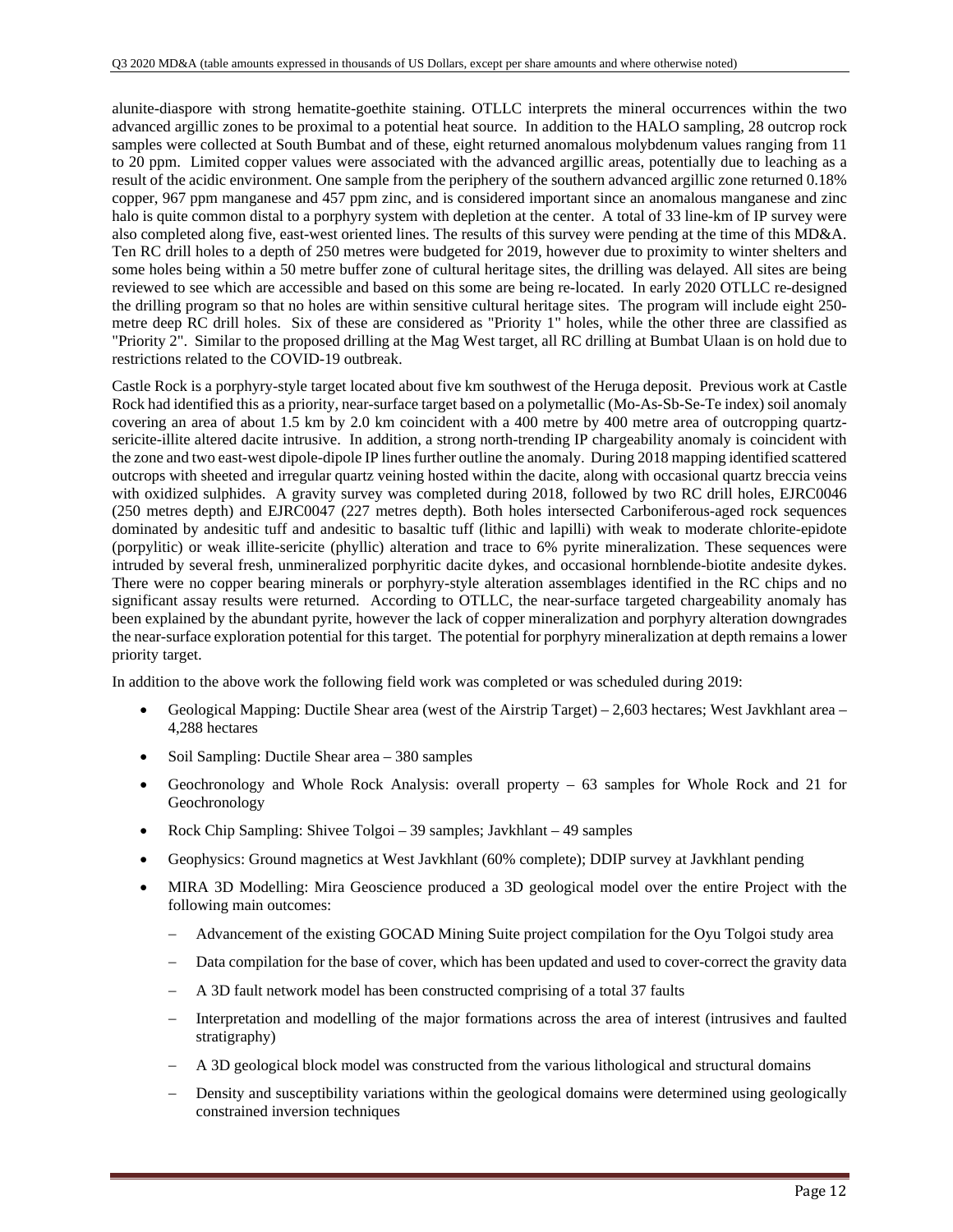- Soil geochemical data was reviewed and analysed, with a view towards vectoring towards mineralisation
- Modelling results and other targeting criteria were used to identify potential prospective areas which are to be combined with current target prioritisation work

Soil geochemistry was also reviewed in selected portions of the Entrée/Oyu Tolgoi JV Property, including Bumbat Ulaan, West Mag (5 areas), West Grid (6 areas) and T1231 (1 area; this target is in the Shivee Tolgoi licence to the east of OTLLC's Oyu Tolgoi licence). The soil geochemistry interpretation work provided soil anomalies and alteration features based on all products/maps derived from univariate Cu, Mo, Au, Ag, Pb and Zn including Cu/Sc and Cu/Fe normalisation, RGB zonation and chalcophile long multivariate analysis. According to OTLLC, alteration mapping appears to be possible with Oyu Tolgoi soils due to the immature nature of the soil profile with reasonable proportions of lithic fragments. Spatially coherent zones of subtle potassic alteration are evident, along with some soils showing sericite/phyllic characteristics. On-going work includes interpretation of spectral data collected on the soils and lithogeochemistry. Soil anomalies have been prioritized and are being evaluated through ground truthing and rock chip sampling. Although priority was placed on anomalies over 2019 drill targets to ensure drill planning was optimized Entrée has not received any detailed analysis of these soil studies.

Finally, during 2019 augite basalt sampling was completed over mapped Devonian-aged basalt to determine background values and an "immobile element ratio" fingerprint for these rocks to distinguish from Carboniferous augite basalt in sampling and drilling. The sampling will also help determine whether a distal signature of Javkhlant I & II (Heruga Southwest Prospect) is detectable at surface and thus usable as a targeting approach in other areas of mapped seemingly unaltered augite basalt.

The areas to the north of Hugo North Extension and to the south of Heruga have been under-explored and remain strong targets for future exploration.

A complete description and the Company's related history of the Entrée/Oyu Tolgoi JV is available in the Company's AIF dated March 13, 2020, available for review on SEDAR at www.sedar.com. For additional information regarding the assumptions, qualifications and procedures associated with the scientific and technical information regarding the Entrée/Oyu Tolgoi JV Property, reference should be made to the full text of the 2018 Technical Report which is available for review on SEDAR.

## **Shivee West Property Summary**

The Shivee West Property comprises the northwest portion of the Entrée/Oyu Tolgoi JV Project and adjoins the Entrée/Oyu Tolgoi JV Property and OTLLC's Oyu Tolgoi mining licence (Figure 1).

To date, no economic zones of precious or base metals mineralization have been outlined on the Shivee West Property. However, zones of gold and copper mineralization have previously been identified at Zone III/Argo Zone and Khoyor Mod. There has been no drilling on the ground since 2011, and no exploration work has been completed since 2012. In 2015, in light of the ongoing requirement to pay approximately \$350,000 annually in licence fees for the Shivee West Property and a determination that no further exploration work would likely be undertaken in the near future, Entrée began to examine options to reduce expenditures in Mongolia. These options included reducing the area of the mining licence, looking for a purchaser or partner for the Shivee West Property, and rolling the ground into the Entrée/Oyu Tolgoi JV. Management determined that it was in the best interests of Entrée to roll the Shivee West Property into the Entrée/Oyu Tolgoi JV, and Entrée entered into a License Fees Agreement with OTLLC on October 1, 2015. The License Fees Agreement provides the parties will use their best efforts to amend the terms of the Entrée/Oyu Tolgoi JVA to include the Shivee West Property in the definition of Entrée/Oyu Tolgoi JV Property. Entrée determined that rolling the Shivee West Property into the Entrée/Oyu Tolgoi JV would provide the joint venture partners with continued security of tenure; Entrée shareholders would continue to benefit from any exploration or development that the Entrée/Oyu Tolgoi JV management committee approves on the Shivee West Property; and Entrée would no longer have to pay licence fees, as the parties agreed that the licence fees would be for the account of each joint venture participant in proportion to their respective interests, with OTLLC contributing Entrée's 20% share charging interest at prime plus 2%. To date, no amended Entrée/Oyu Tolgoi JVA has been entered into and Entrée retains a 100% interest in the Shivee West Property.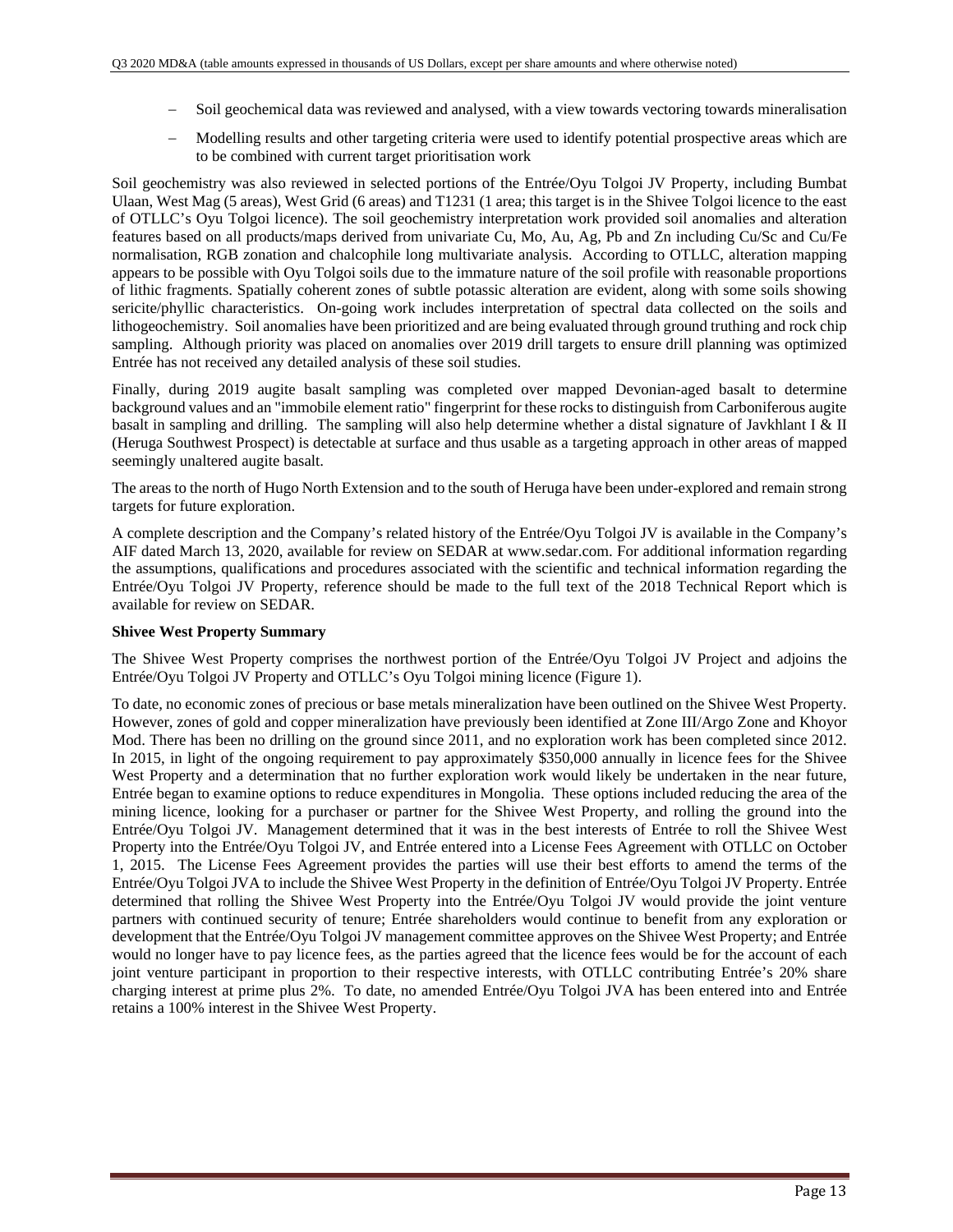## **Underground Development Progress**

### Oyu Tolgoi Project

On July 2, 2020, Turquoise Hill announced the completion of OTFS20, which incorporates the new mine design for Hugo North Lift 1 Panel 0 previously announced by Turquoise Hill on May 13, 2020. OTFS20 does not reflect the impacts of the COVID-19 pandemic, which continue to be assessed by OTLLC, Rio Tinto and Turquoise Hill.

OTFS20 incorporates an update to the first sustainable production schedule and capital cost estimates for the underground mine development based on the new block cave mine design for Panel 0. The new design anticipates a base case development capital cost of \$6.8 billion, with a range of \$6.6 billion to \$7.1 billion, and a target to first sustainable production from the Oyu Tolgoi mining licence of February 2023, with a target range between October 2022 and June 2023, inclusive of an allowance for schedule contingency. The mine design for Panel 0 is now undergoing detailed study, design, engineering and optimization work to support the Definitive Estimate cost and schedule update for Panel 0, expected to be completed by OTLLC, Rio Tinto and Turquoise Hill in the fourth quarter of 2020. Turquoise Hill has been advised that preliminary indications from the Definitive Estimate process are that first sustainable production is trending towards the earlier months of the target range, and that the forecast development capital cost remains within the range of \$6.6 billion to \$7.1 billion.

The Hugo North (including Hugo North Extension) Lift 1 mine plan incorporates the development of three panels and in order to reach the full sustainable production rate of 95,000 tpd from the underground operations, all three panels need to be in production. The Hugo North Extension deposit on the Entrée/Oyu Tolgoi JV Property is located at the northern portion of Panel 1.

According to Turquoise Hill, the block cave design incorporated in OTFS20 varies from the OTFS16 design through:

- 120 metre structural pillars included to the north and south of Panel 0, protecting ore handling infrastructure and increasing the optionality of sequencing Panel 1 and Panel 2;
- Ore handling facilities moved into the structural pillars, improving excavation stability;
- Drawpoint spacing updated from 28 metres x 15 metres to 31 metres x 18 metres, improving extraction level stability; and
- Modified panel initiation approach for Panel 0, minimizing stress damage to extraction level.

Turquoise Hill believes the existing feasibility study designs for Panel 1 and Panel 2 remain executable based on the current orebody understanding. However, with the introduction of structural pillars, Panels 1 and 2 become independent, allowing for much greater operational flexibility. According to Turquoise Hill this provides opportunities to:

- Optimise the extraction level elevation for each panel independently;
- Evaluate the potential to convert Measured and Indicated mineral resources below the current Lift 1 extraction level to Probable mineral reserves;
- Complete additional confirmatory drilling and data collection in support of potential Panel 1 and Panel 2 design refinements; and
- Include structural pillar recovery level(s) in the integrated Hugo North Lift 1 mine design.

Turquoise Hill has advised that Panel 1 and Panel 2 design optimization studies have been initiated to explore these opportunities. The studies are not expected to delay the ramp up of Panel 1 or Panel 2. Drilling work is underway and the resulting updates to geotechnical modelling and mine design review are expected by Turquoise Hill to continue into 2021.

Turquoise Hill also announced on July 2, 2020 its updated mineral resources and mineral reserves prepared in accordance with the requirements of NI 43-101 and CIM definition standards for mineral resources and mineral reserves (2014). The new mine design for Panel 0 reduces the mineral reserve estimate for the overall Hugo North Lift 1 underground mine due to the inclusion of the two structural pillars planned to be located on the Oyu Tolgoi mining licence. However, the ore tonnes and contained copper, gold and silver for the Probable mineral reserve that Turquoise Hill reported for Hugo North Extension Lift 1 on the Entrée/Oyu Tolgoi JV Property have all increased.

On October 15, 2020, Turquoise Hill provided an update on Oyu Tolgoi project underground development.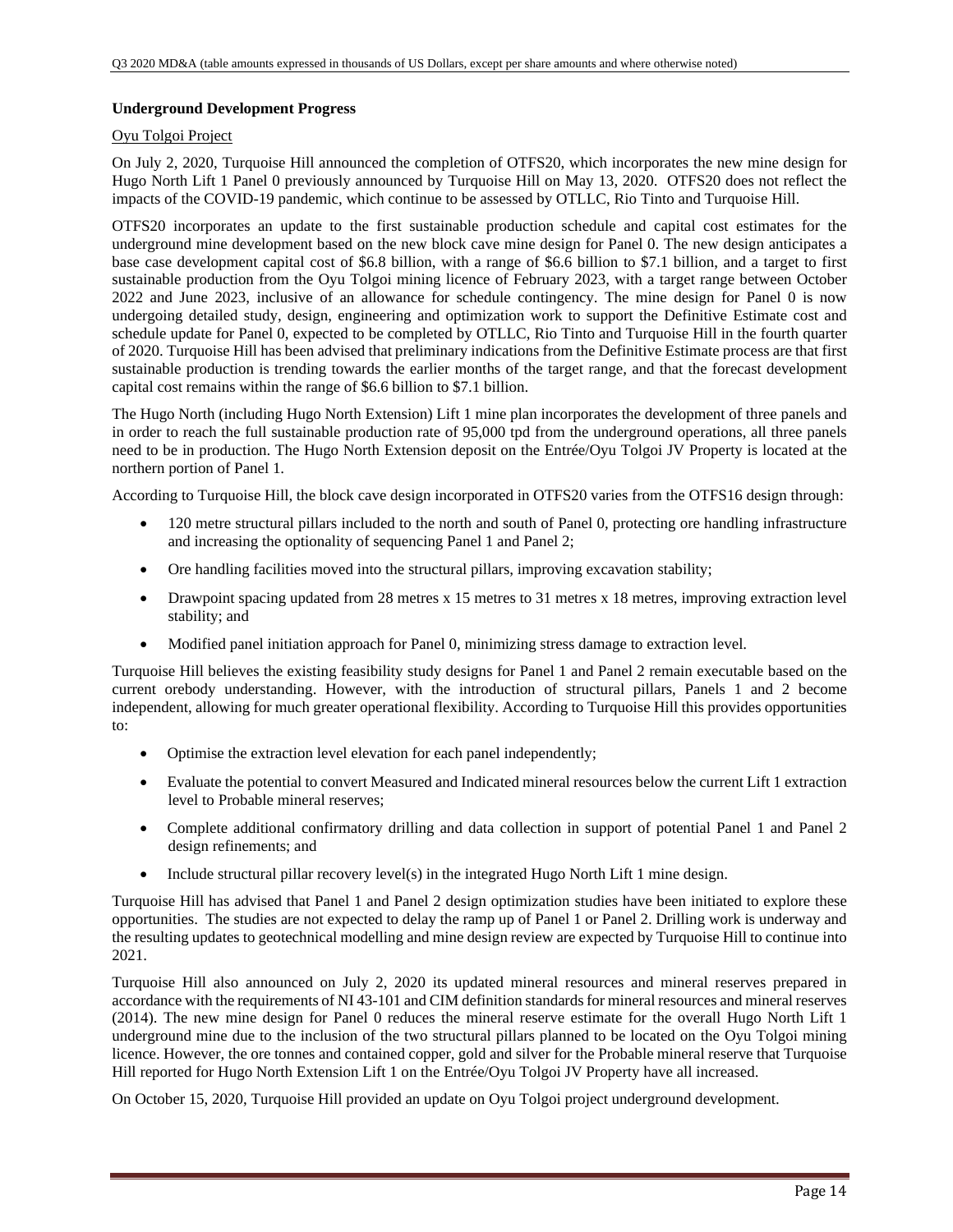Work on the Oyu Tolgoi underground project has continued to progress despite COVID-19 controls and ongoing international travel restrictions issued by the Government of Mongolia. 40 of OTLLC's expatriates were able to return to Mongolia in July. Further flights are planned in order to return the required specialists to site. See critical accounting estimates, risks and uncertainties on Page 24.Care and maintenance activities continue at Shafts 3 and 4 but some commissioning activities have advanced in preparation for shaft sinking, including rope installation and no-load testing of the Shaft 4 hoisting system. Further substantial progress will require the remobilisation of international shaft-sinking specialists, and subject to local border restrictions, preparation is underway by OTLLC to mobilise these contractors before the end of the fourth quarter 2020. Shafts 3 and 4 will provide ventilation to support the ongoing development associated with production ramp up for Panels 1 and 2. OTLLC and Rio Tinto continue to review the impacts of the Shaft 3 and 4 delays.

Overall, underground development on the Oyu Tolgoi mining licence has now reached 48,604 equivalent metres.

All surface infrastructure required for first sustainable production from Panel 0 on the Oyu Tolgoi mining licence is complete and OTLLC is focused on the safe and efficient delivery of the critical underground Material Handling System 1 (MHS1). The balance of project infrastructure to be delivered post the completion of MHS1 is not needed for first sustainable production from Panel 0; however, it is needed to support the production ramp-up profile and the life of mine material handling infrastructure capacity.

Turquoise Hill previously reported that as of June 30, 2020, it had \$1.5 billion of available liquidity, which was expected to be sufficient for Turquoise Hill to meet its requirements, including its operations and underground development, into early 2022. On October 15, 2020, Turquoise Hill announced that based on an initial review which takes into account higher commodity prices as well as updated assumptions regarding delays in underground capital expenditure caused by COVID-19 related travel and other restrictions, it expects to have sufficient liquidity to meet its requirements, including for its operations and underground development, into the second quarter 2022.

## Oyu Tolgoi Power Supply

OTLLC is obliged under the Oyu Tolgoi Investment Agreement to secure a long-term domestic power source for the Oyu Tolgoi mine. The Power Source Framework Agreement ("PSFA") entered into between OTLLC and the Government of Mongolia on December 31, 2018 provides a binding framework and pathway for long-term power supply to the Oyu Tolgoi mine. The PSFA originally contemplated the construction of a coal-fired power plant at Tavan Tolgoi, which would be majority-owned by OTLLC and situated close to the Tavan Tolgoi coal mining district located approximately 150 km from the Oyu Tolgoi mine.

According to Turquoise Hill, on April 14, 2020, the Minister of Energy notified OTLLC of the Government's decision to develop and fund a State-Owned Power Plant ("SOPP") to be located at the Tavan Tolgoi coal fields instead of an OTLLC led plant, which would supply power to the Oyu Tolgoi mine and potentially other regional mines.

On June 28, 2020, Turquoise Hill announced that the Government of Mongolia and OTLLC reached an agreement to prioritize SOPP in order to support the Government's decision. The PSFA has been amended to reflect joint prioritisation and progression of SOPP in accordance with agreed milestones. Upon its delivery, SOPP would provide long-term and reliable power supply for Oyu Tolgoi's open pit operations and underground project development.

The Government of Mongolia and OTLLC will now work towards achieving the milestones agreed in the amendment, which include signing a power purchase agreement by March 31, 2021, commencement of construction by no later than July 1, 2021 and commissioning of SOPP within four years thereafter, and, negotiating an extension to the existing power import agreement by March 1, 2021, to ensure that there is no disruption to the power supply required to safeguard Oyu Tolgoi's ongoing operations and development.

If the milestones are not met as provided for in the amendment, then OTLLC will be entitled to select from and implement the alternative power solutions specified in the PSFA (as amended), including an OTLLC-led coal-fired power plant and a primary renewables solution, and the Government of Mongolia would be obliged to support such decision.

## Mongolian Parliamentary Working Group

As reported by Turquoise Hill, in March 2018, the Speaker of the Mongolian Parliament appointed a Parliamentary Working Group ("Working Group") that consisted of 13 Members of Parliament to review the implementation of the Oyu Tolgoi Investment Agreement. The Working Group established five sub-working groups consisting of representatives from government ministries, agencies, political parties, non-governmental organizations and professors, to help and support the Working Group. The Working Group was initially expected to report to the Parliament before the end of spring session in late June 2018.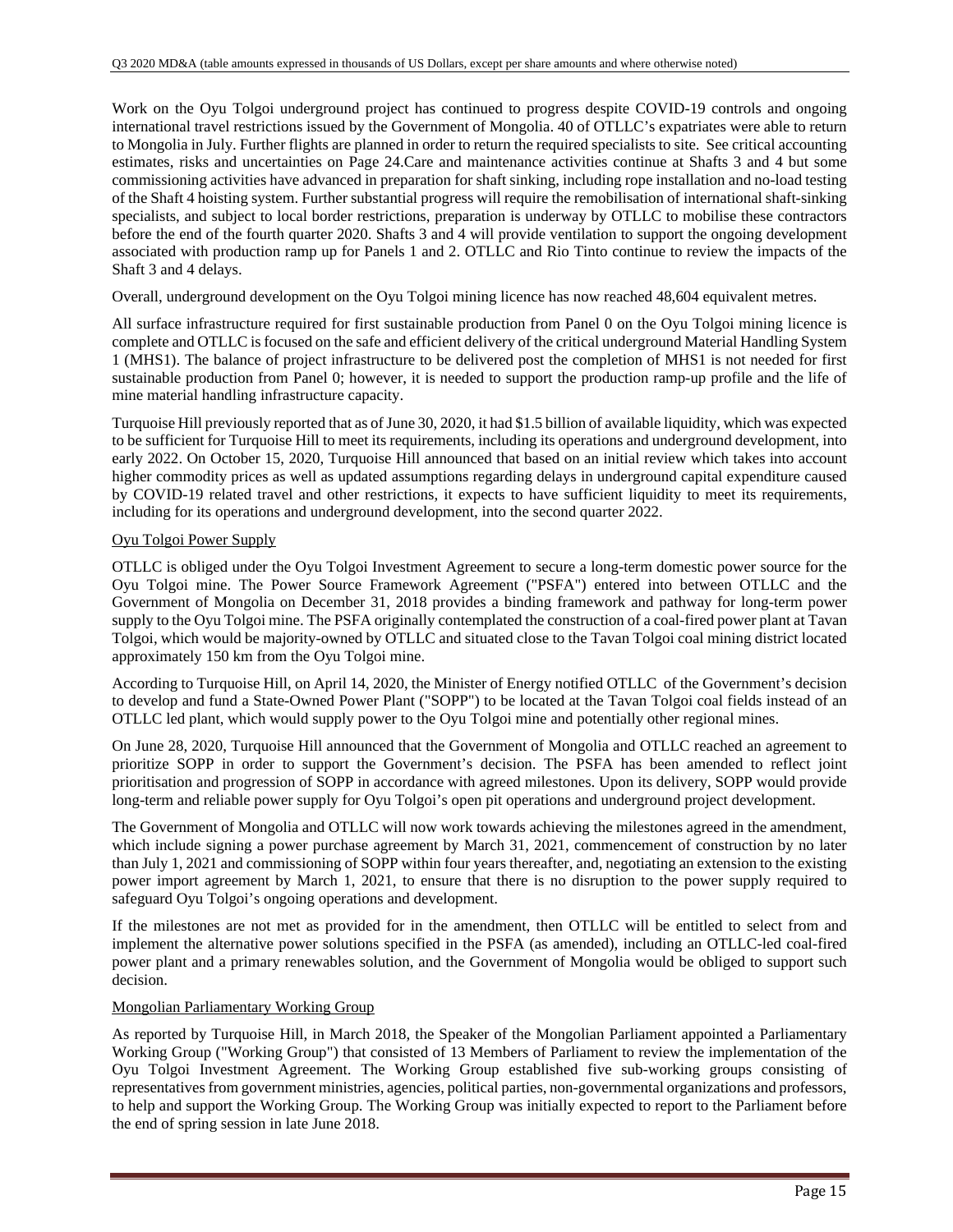On December 13, 2018, OTLLC received a letter from the head of the Working Group confirming that the consolidated report, conclusions and recommendations of the Working Group have been finalized and was ready to be presented to the Parliament.

On March 22, 2019, the Parliamentary press office announced that the Working Group report had been submitted to the National Security Council (President, Prime Minister and Speaker of the Parliament).

Turquoise Hill subsequently reported that a new working group of nine Members of Parliament had been established to take the Working Group report and draft a resolution directing the Cabinet on recommendations related to Oyu Tolgoi. The draft resolution was submitted to the Economic Standing Committee of the Parliament and subsequently passed in a plenary session of the Parliament of Mongolia on November 21, 2019. The resolution was published on December 6, 2019. On December 11, 2019, Turquoise Hill reported that the resolution includes measures to improve the implementation of the Oyu Tolgoi Investment Agreement and the 2011 Amended and Restated Shareholders' Agreement, improve the 2015 Oyu Tolgoi Underground Mine Development and Financing Plan and explore and resolve options to have a product sharing arrangement or swap Mongolia's equity holding of 34% for a special royalty. On July 28, 2020, Turquoise Hill reported that representatives of Rio Tinto and Turquoise Hill are preparing to reengage discussions with the newly appointed Cabinet members of the Government of Mongolia to work together and resolve the issues raised in the resolution.

## **Entree/Oyu Tolgoi JV Property**

The Company has not yet been provided with OTFS20 or any of the data or assumptions underlying OTFS20, the block cave designs in OTFS20 or Turquoise Hill's updated mineral resources and reserves and the Company is therefore unable to verify such data or the scientific and technical disclosures made by Turquoise Hill at this time. For information on the Company's interest in Entrée/Oyu Tolgoi JV Property, see the 2018 Technical Report available on SEDAR at www.sedar.com.

Once the Definitive Estimate and the Panel 1 optimization studies have been completed and delivered to Entrée with OTFS20, the Company expects to be able to assess the potential impact on Entrée/Oyu Tolgoi JV Property resources and reserves as well as production and financial assumptions and outputs from the two alternative cases, the 2018 Reserve Case and the 2018 PEA. Entrée will continue to evaluate any information made available to it by Rio Tinto or OTLLC and will update the market accordingly.

#### **Q3 2020 Review**

For the three months ended September 30, 2020, Entrée expenses related to Mongolian operations represented incountry administration expenses and professional and advisory fees related to advancing potential amendments to the Entrée/Oyu Tolgoi JVA.

# **BLUE ROSE JV – AUSTRALIA**

#### **Summary**

Entrée has a 56.53% interest in the Blue Rose JV to explore for minerals other than iron ore on EL 6006, with Giralia Resources Pty Ltd, a subsidiary of Atlas Iron Pty Ltd (part of the Hancock Group of Companies), retaining a 43.47% interest. EL 6006, totalling 257 square kilometres, is located in the Olary Region of South Australia, 300 kilometres northeast of Adelaide and 130 kilometres west-southwest of Broken Hill.

The rights to explore for and develop iron ore on EL 6006 are held by Lodestone Mines Pty Ltd, which is also the license holder. The Blue Rose JV partners were granted (a) the right to receive an additional payment(s) upon completion of an initial or subsequent iron ore resource estimate on EL 6006, to a maximum of A\$2 million in aggregate; and (b) a royalty equal to 0.65% of the free on board value of iron ore product extracted and recovered from EL 6006. An additional A\$285,000 must also be paid to the Blue Rose JV partners upon the commencement of commercial production.

The Braemar Iron Formation is the host rock to magnetite mineralisation on EL 6006. The Braemar Iron Formation is a meta-sedimentary iron siltstone, which is inherently soft. The mineralization within the Braemar Iron Formation forms a simple dipping tabular body with only minor faulting, folding and intrusives. Grades, thickness, dip, and outcropping geometry remain very consistent over kilometres of strike.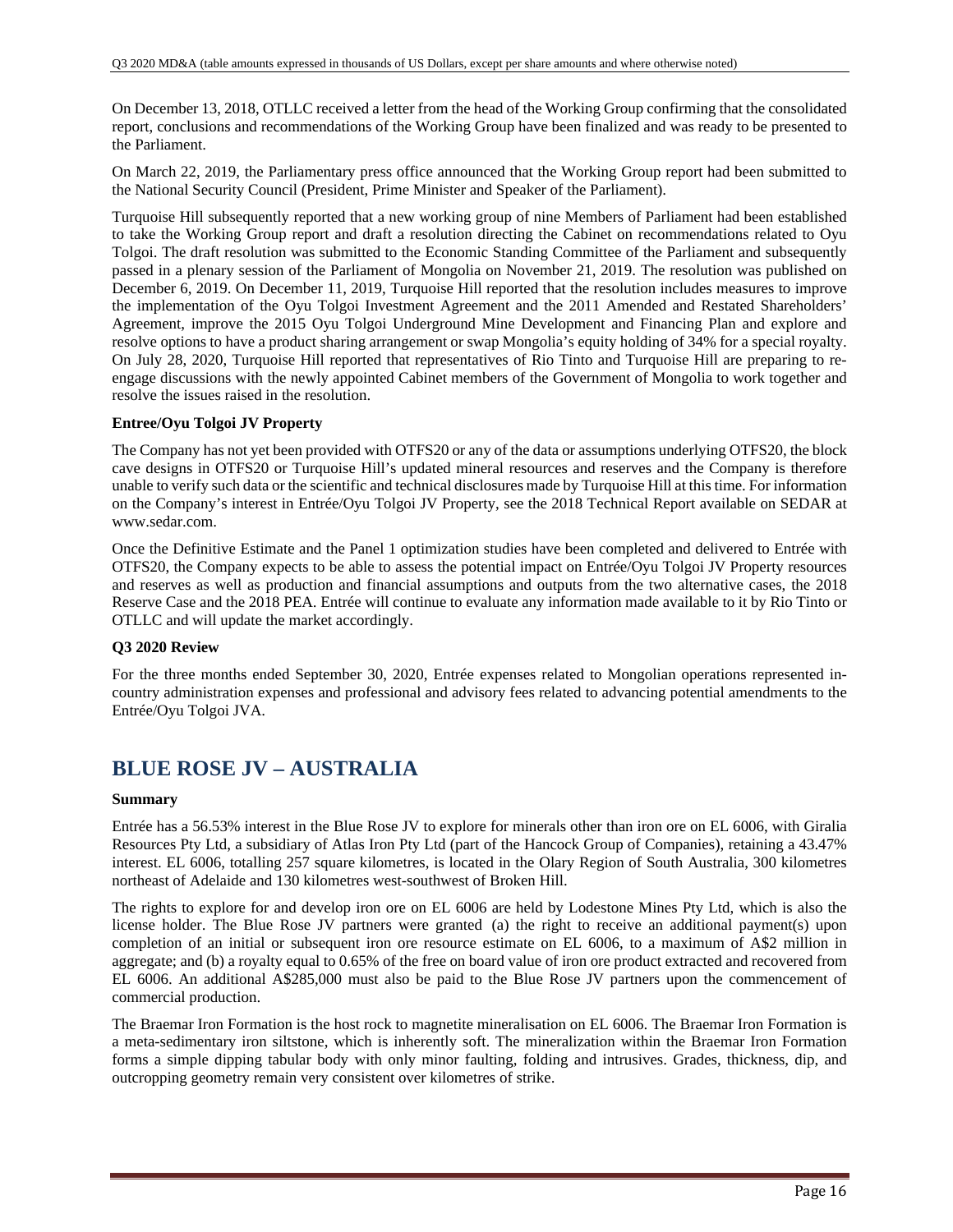## **Q3 2020 Review**

Expenditures in Q3 2020 were minimal and related to administrative costs in Australia.

## **CAÑARIACO PROJECT ROYALTY PAYMENTS**

In August 2015, the Company acquired from Candente Copper Corp. (TSX:DNT) ("Candente") a 0.5% NSR royalty (the "Cañariaco Project Royalty") on Candente's 100% owned Cañariaco copper project in Peru for a purchase price of \$500,000.

In June 2018, the Company sold the Cañariaco Project Royalty to Anglo Pacific Group PLC ("Anglo Pacific"), a public company listed on the London Stock Exchange ("LSE") and the TSX, whereby the Company transferred all the issued and outstanding shares of its subsidiaries that directly or indirectly held the Cañariaco Project Royalty to Anglo Pacific in return for consideration of \$1.0 million, payable by the issuance of 478,951 Anglo Pacific common shares. In addition, Entrée retains the right to a portion of any future royalty income received by Anglo Pacific in relation to the Cañariaco Project Royalty ("Cañariaco Project Royalty Pass-Through Payments") as follows:

- 20% of any Cañariaco Project Royalty payment received for any calendar quarter up to and including December 31, 2029;
- 15% of any Cañariaco Project Royalty payment received for any calendar quarter commencing January 1, 2030 up to and including the quarter ending December 31, 2034; and
- 10% of any Cañariaco Project Royalty payment received for any calendar quarter commencing January 1, 2035 up to and including the quarter ending December 31, 2039.

In accordance with IFRS, the Company has attributed a value of \$nil to the Cañariaco Project Royalty Pass-Through Payments since realization of the proceeds is contingent upon several uncertain future events not wholly within the control of the Company.

In 2019, the Company disposed of all its investments in Anglo Pacific common shares for net proceeds of \$1.0 million and realized a \$0.1 million gain.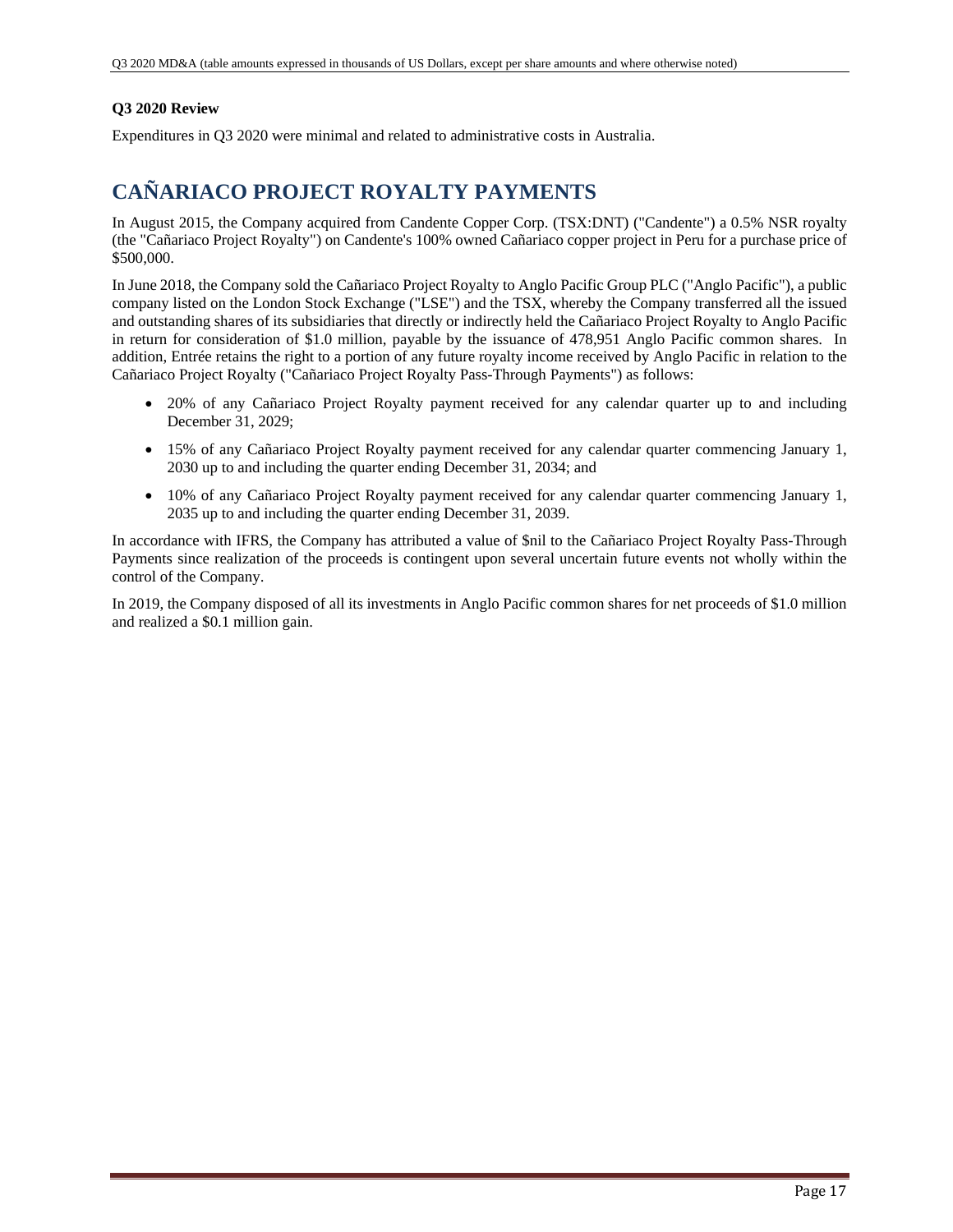# **SUMMARY OF CONSOLIDATED FINANCIAL OPERATING RESULTS**

## **Operating Results**

The Company's operating results for the three and nine months ended September 30 were:

|                                                     |              | Three months ended September 30 |              | Nine months ended September 30 |                      |                                     |  |  |
|-----------------------------------------------------|--------------|---------------------------------|--------------|--------------------------------|----------------------|-------------------------------------|--|--|
|                                                     | 2020         | 2019                            | 2018         | 2020                           | 2019                 | 2018                                |  |  |
| Expenses                                            |              |                                 |              |                                |                      |                                     |  |  |
| Project expenditures                                | \$<br>59     | \$<br>63                        | \$<br>41     | \$<br>173                      | $\mathcal{S}$<br>134 | $\mathcal{S}$<br>137                |  |  |
| General and administration                          | 286          | 327                             | 281          | 993                            | 1,091                | 943                                 |  |  |
| Share-based compensation                            |              |                                 | 30           |                                | 1                    | 53                                  |  |  |
| Depreciation                                        | 25           | 26                              | 6            | 76                             | 80                   | 17                                  |  |  |
| Other                                               |              |                                 |              |                                |                      | (13)                                |  |  |
| Operating loss                                      | 370          | 416                             | 358          | 1,242                          | 1,306                | 1,137                               |  |  |
| Foreign exchange (gain)<br>loss                     | (155)        | 84                              | (72)         | 162                            | (58)                 | 142                                 |  |  |
| Interest income                                     | (15)         | (37)                            | (29)         | (60)                           | (105)                | (81)                                |  |  |
| Interest expense                                    | 84           | 81                              | 76           | 253                            | 237                  | 227                                 |  |  |
| Loss from equity investee                           | 37           | 77                              | 35           | 126                            | 177                  | 109                                 |  |  |
| Finance costs                                       | 5            | 6                               |              | 15                             | 23                   |                                     |  |  |
| Deferred revenue finance                            | 869          | 820                             | 750          | 2,563                          | 2,413                | 2,224                               |  |  |
| Gain on sale of investments                         |              |                                 |              |                                | (123)                |                                     |  |  |
| Gain on sale of mining<br>property interest         |              | ÷,                              |              |                                |                      | (361)                               |  |  |
| Unrealized loss on held-<br>for-trading investments |              | ÷                               | 3            | ٠                              | ۳                    | 72                                  |  |  |
| Net loss                                            | 1,195        | 1,447                           | 1,118        | 4,301                          | 3,870                | 3,469                               |  |  |
| Other comprehensive<br>loss (income)                |              |                                 |              |                                |                      |                                     |  |  |
| Foreign currency<br>translation                     | 1,043        | (536)                           | 681          | (1,169)                        | 1,188                | (1,260)                             |  |  |
| Total comprehensive loss                            | \$<br>2,238  | \$<br>911                       | \$<br>1,799  | \$<br>3,132                    | \$<br>5,058          | \$<br>2,209                         |  |  |
| Net loss per common share                           |              |                                 |              |                                |                      |                                     |  |  |
| Basic and fully diluted                             | \$<br>(0.01) | (0.01)<br>\$                    | \$<br>(0.01) | \$<br>(0.02)                   | \$<br>(0.02)         | $\boldsymbol{\mathsf{S}}$<br>(0.02) |  |  |
| <b>Total assets</b>                                 | \$<br>8,049  | \$<br>6,102                     | \$<br>7,654  | \$<br>8,049                    | \$<br>6,102          | $\mathcal{S}$<br>7,654              |  |  |
| Total non-current liabilities                       | 54,749<br>\$ | \$52,907                        | \$<br>48,029 | \$<br>54,749                   | \$52,907             | \$<br>48,029                        |  |  |

## Operating Loss:

During the three months ended September 30, 2020, the Company's operating loss was \$0.4 million compared to an operating loss of \$0.4 million for the three months ended September 30, 2019.

Project expenditures, general and administration and depreciation expenses in Q3 2020 were all consistent with the comparative period in 2019.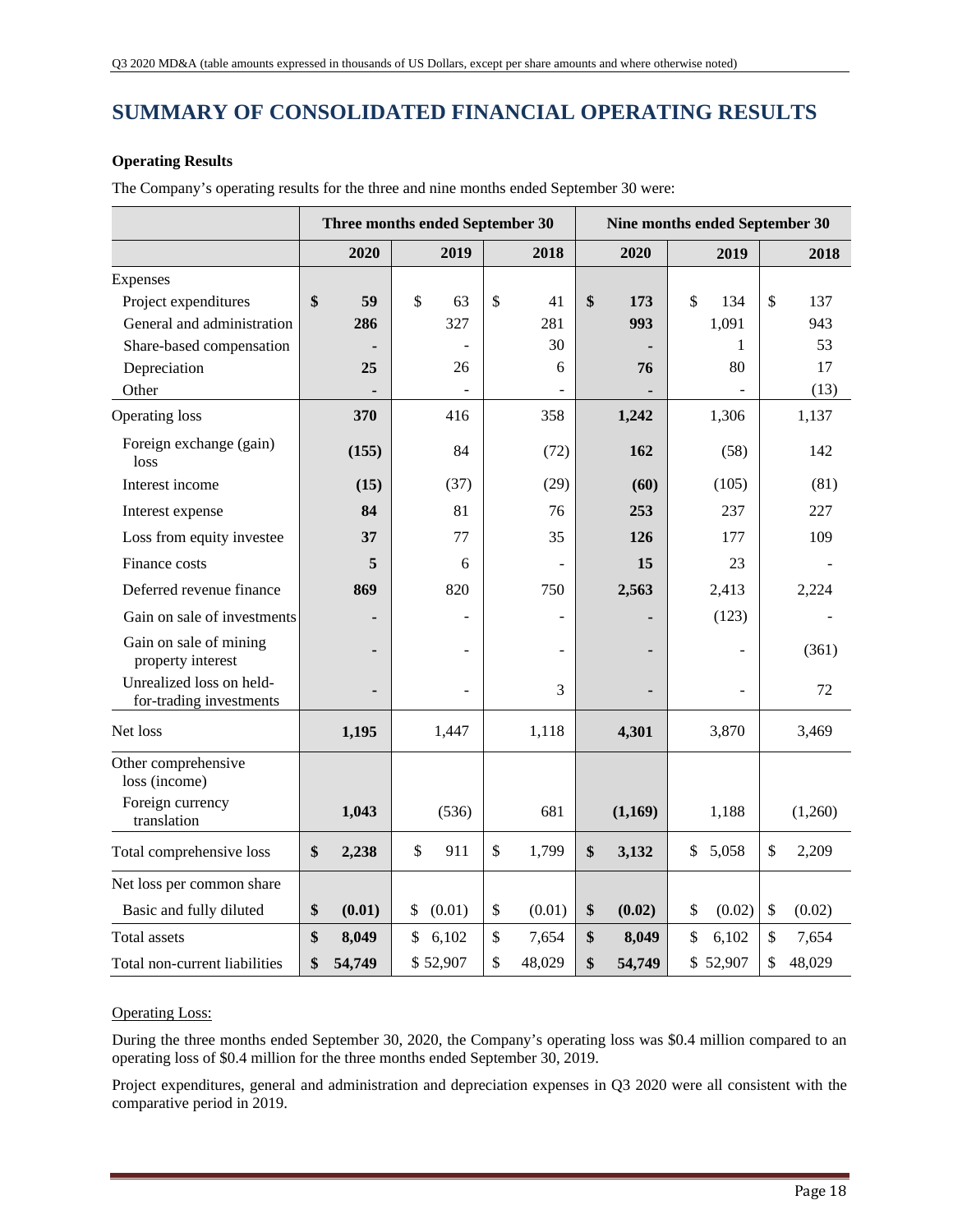### Non-operating Items:

The foreign exchange gain in Q3 2020 was the result of significant foreign exchange rate movements between the C\$ and US dollar during the period. The Company holds the majority of its cash in C\$ and the loan payable is denominated in US dollars.

Interest expense (non-cash) was primarily related to the loan payable to OTLLC pursuant to the Entrée/Oyu Tolgoi JVA and is subject to a variable interest rate.

The amount recognized as a loss from equity investee (non-cash) was related to exploration costs on the Entrée/Oyu Tolgoi JV Property.

Deferred revenue finance costs are related to recording the non-cash finance costs associated with the deferred revenue balance, specifically the Sandstorm stream.

The increase in total assets as at September 30, 2020 compared to the balance at September 30, 2019 was attributed to the non-brokered private placement which closed during Q3 2020. See "Shareholders' Deficiency" below. The increase in total non-current liabilities as at September 30, 2020 compared to the balance at September 30, 2019 was due to recording the non-cash deferred revenue finance costs.

|                                              | Q3 20     | Q <sub>2</sub> 20        | Q1 20               | Q4 19     | Q3 19              | Q219      | Q1 19     | Q4 18     |  |
|----------------------------------------------|-----------|--------------------------|---------------------|-----------|--------------------|-----------|-----------|-----------|--|
| Project expenditures                         | \$<br>59  | \$<br>80                 | $\mathcal{S}$<br>34 | \$<br>39  | $\mathbb{S}$<br>63 | \$<br>31  | \$<br>40  | \$<br>38  |  |
| General and administrative                   | 286       | 387                      | 320                 | 402       | 326                | 386       | 377       | 202       |  |
| Share-based compensation                     |           | $\overline{\phantom{a}}$ |                     | 339       |                    |           | 1         | 453       |  |
| Depreciation                                 | 25        | 25                       | 26                  | 25        | 27                 | 26        | 27        | 5         |  |
| Operating loss                               | 370       | 492                      | 380                 | 805       | 416                | 443       | 445       | 698       |  |
| Unrealized loss on investments               |           | $\overline{\phantom{a}}$ |                     |           |                    |           |           | 1         |  |
| Foreign exchange (gain) loss                 | (155)     | (315)                    | 632                 | (137)     | 84                 | (122)     | (20)      | 145       |  |
| Interest expense, net                        | 69        | 61                       | 63                  | 50        | 44                 | 42        | 45        | 50        |  |
| Loss from equity investee                    | 37        | 35                       | 54                  | 96        | 77                 | 40        | 60        | 66        |  |
| Deferred revenue finance costs               | 869       | 861                      | 833                 | 837       | 820                | 804       | 789       | 761       |  |
| (Gain) loss on sale of asset /<br>investment |           | $\overline{\phantom{a}}$ |                     |           |                    |           | (123)     | 8         |  |
| Finance $costs^{(1)}$                        | 5         | 5                        | 5                   | 6         | 6                  | 7         | 10        |           |  |
| Net loss                                     | \$1,195   | \$1,139                  | \$1,967             | \$1,657   | \$1,447            | \$1,214   | \$1,206   | \$1,729   |  |
| Basic/diluted loss per share                 | \$ (0.01) | \$ (0.01)                | \$(0.01)            | \$ (0.01) | \$(0.01)           | \$ (0.01) | \$ (0.01) | \$ (0.01) |  |
| USD:CAD FX Rate $^{(2)}$                     | 1.3339    | 1.3628                   | 1.4187              | 1.2988    | 1.3243             | 1.3087    | 1.3363    | 1.3642    |  |

*Quarterly Financial Data – 2 year historic trend* 

1. Effective January 1, 2019, the Company has adopted IFRS 16, Leases ("IFRS 16"), using the modified retrospective method which applies the standard prospectively and, as such, figures related to 2018 have not been restated to conform to IFRS 16.

2. USD:CAD foreign exchange rate was the quarter ended rate per the Bank of Canada.

Project expenditures and general and administrative costs have been consistent since Q4 2018 with minimal variability quarter to quarter.

Share-based compensation expenditures in Q4 2019 and Q4 2018 were due to option grants.

The foreign exchange gain in Q2 2020 and the foreign exchange loss in Q1 2020 were the result of significant foreign exchange rate movements between the C\$ and US dollar during those quarters.

Interest expense, net, consists of accrued interest on the OTLLC loan payable, partially offset by interest income earned on invested cash. Interest expense was consistent quarter on quarter.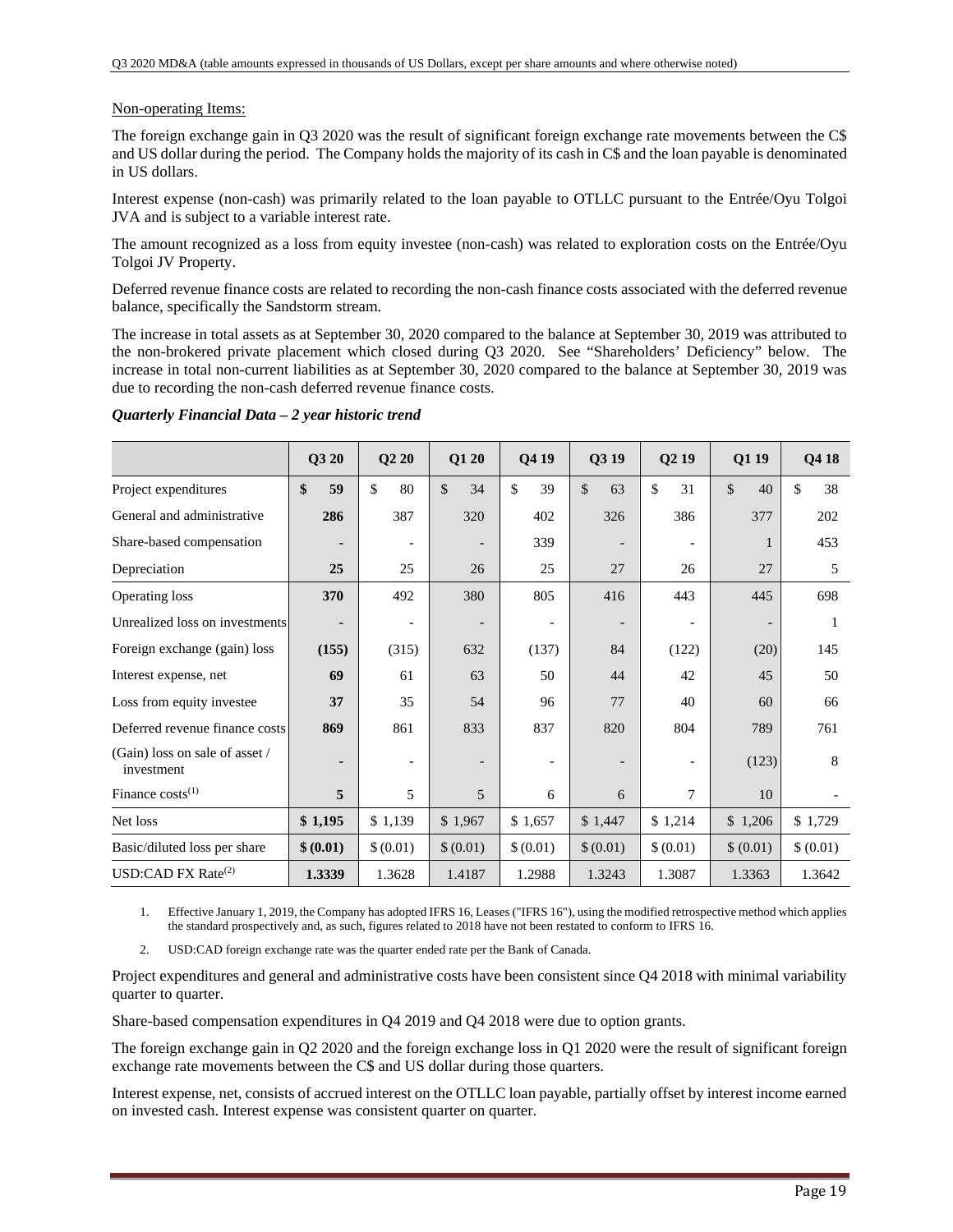The loss from equity investee was related to the Entrée/Oyu Tolgoi JV Property and fluctuations were due mainly to exploration activities.

Gains on sale of asset / investment was related to the disposal of Anglo Pacific common shares in Q1 2019.

# **LIQUIDITY AND CAPITAL RESOURCES**

|                                                       |              |              | Three months ended September 30 | Nine months ended September 30 |         |    |         |    |         |
|-------------------------------------------------------|--------------|--------------|---------------------------------|--------------------------------|---------|----|---------|----|---------|
|                                                       | 2020         | 2019         | 2018                            |                                | 2020    |    | 2019    |    | 2018    |
| Cash flows used in operating<br>activities            |              |              |                                 |                                |         |    |         |    |         |
| - Before changes in non-cash<br>working capital items | \$<br>(310)  | \$<br>(388)  | \$<br>(295)                     | \$                             | (1,171) | \$ | (1,138) | \$ | (1,050) |
| - After changes in non-cash working<br>capital items  | (296)        | (340)        | (242)                           |                                | (1,088) |    | (1,408) |    | (984)   |
| Cash flows from (used in) financing<br>activities     | 3,196        | (21)         | 3                               |                                | 3,151   |    | (56)    |    | 133     |
| Cash flows from (used in) investing<br>activities     |              |              | (12)                            |                                |         |    | 1,035   |    | (118)   |
| Net cash inflows (outflows)                           | 2900         | (360)        | (251)                           |                                | 2,063   |    | (429)   |    | (969)   |
| Effect of exchange rate changes on<br>cash            | (44)         | (7)          | 49                              |                                | (41)    |    | 23      |    | (75)    |
| Cash balance                                          | \$<br>7,402  | \$<br>5,748  | \$<br>6,024                     | \$                             | 7,402   | \$ | 5,748   | \$ | 6,024   |
| Cash flows used in operating<br>activities per share  |              |              |                                 |                                |         |    |         |    |         |
| - Before changes in non-cash<br>working capital items | \$<br>(0.00) | \$<br>(0.00) | \$<br>(0.00)                    | \$                             | (0.01)  | \$ | (0.01)  | \$ | (0.01)  |
| - After changes in non-cash working<br>capital items  | \$<br>(0.00) | \$<br>(0.00) | \$<br>(0.00)                    | \$                             | (0.01)  | \$ | (0.01)  | \$ | (0.01)  |

As at September 30, 2020, the Company has \$0.8 million invested in Redeemable Short-Term Investment Certificates ("RSTICs") which are included in its cash balance. All amounts are secured and redeemable within 1 year.

Cash flows before changes in non-cash working capital items in Q3 2020 were comparable to the comparative period in 2019.

Cash flows from / used in financing activities in Q3 2020 is attributed to the non-brokered private placement which closed during the quarter. See "Shareholders' Deficiency" below.

Cash flows from / used in investing activities were immaterial in both Q3 2020 and Q3 2019.

The Company is a development stage company and has not generated positive cash flows from its operations. As a result, the Company has been dependent on equity and production-based financings for additional funding. Working capital on hand at September 30, 2020 was approximately \$7.5 million. The Company holds the majority of its cash in Canadian currency.

Management believes it has adequate financial resources to satisfy its obligations over the next 12 month period. The Company does not currently anticipate the need for additional funding during this time.

## **Loan Payable to Oyu Tolgoi LLC**

Under the terms of the Entrée/Oyu Tolgoi JVA, the Company has elected to have OTLLC contribute funds to approved joint venture programs and budgets on the Company's behalf, each such contribution to be treated as a non-recourse loan. Interest on each loan advance shall accrue at an annual rate equal to OTLLC's actual cost of capital or the prime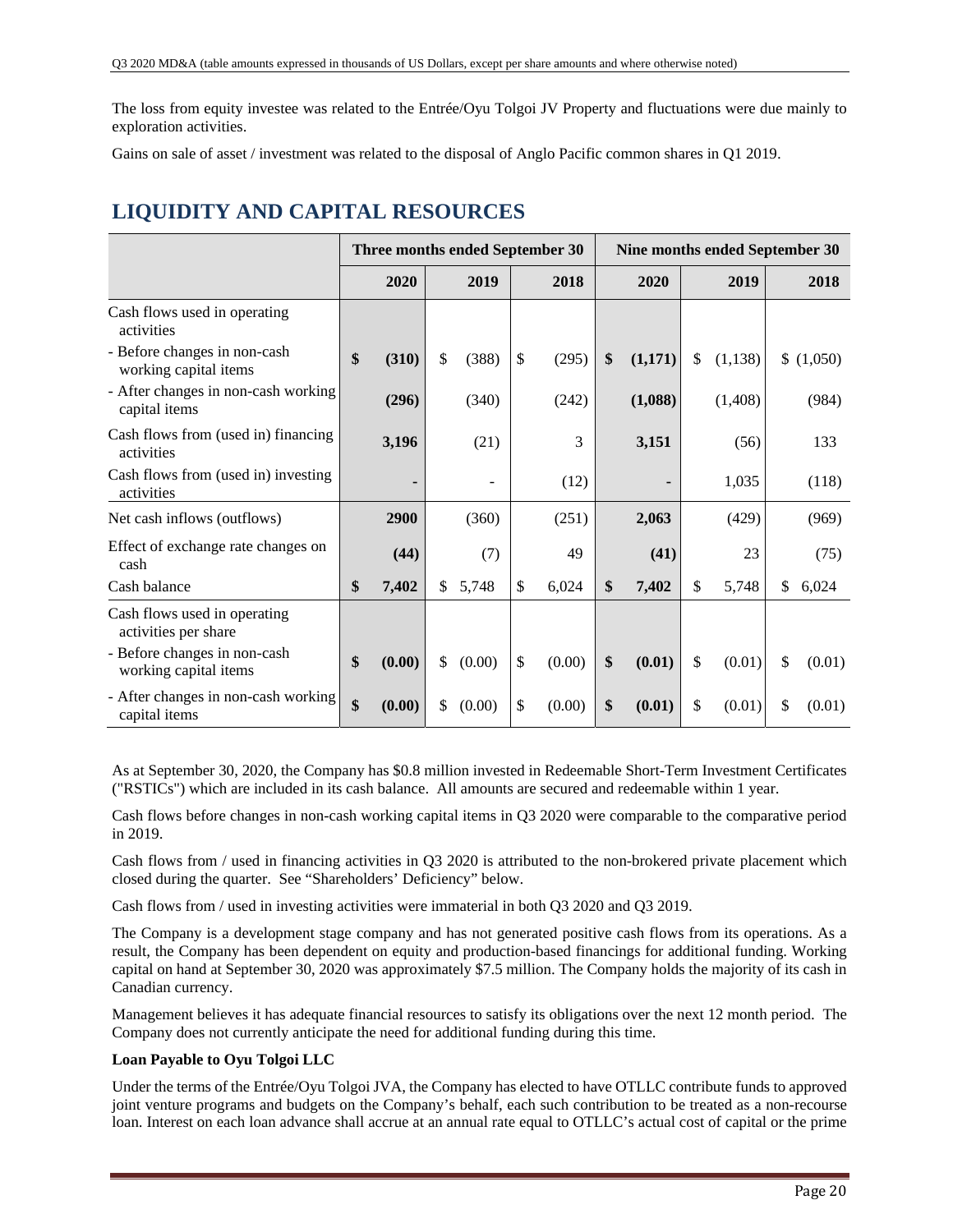rate of the Royal Bank of Canada, plus two percent (2%) per annum, whichever is less, as at the date of the advance. The loan will be repayable by the Company monthly from ninety percent (90%) of the Company's share of available cash flow from the Entrée/Oyu Tolgoi JV. In the absence of available cash flow, the loan will not be repayable. The loan is not expected to be repaid within one year.

### **Contractual Obligations**

As at September 30, 2020, the Company had the following contractual obligations outstanding:

|                   | <b>Total</b> | Less than 1 year | $1 - 3$ years |                          | 3-5 years   More than 5 years |  |
|-------------------|--------------|------------------|---------------|--------------------------|-------------------------------|--|
| Lease commitments | 300          | 119              | 181           | $\overline{\phantom{0}}$ |                               |  |

## **SHAREHOLDERS' DEFICIENCY**

The Company's authorized share capital consists of unlimited common shares without par value.

At September 30, 2020, the Company had 185,748,074 shares issued and outstanding. At the date of this MD&A, the Company had 185,923,074 shares issued and outstanding.

On September 14, 2020, the Company closed a non-brokered private placement issuing 10,278,000 units at a price of C\$0.43 per unit for aggregate gross proceeds of C\$4.4 million. Each unit consisted of one common share of the Company and one-half of one transferable common share purchase warrant. Each whole warrant will entitle the holder to acquire one additional common share of the Company at a price of C\$0.60 per share for a period of 3 years. The Company paid a finder's fee of C\$86,000 equal to 5% of aggregate gross subscription proceeds received by the Company and recognized net proceeds of C\$4.3 million after deducting share issuance costs.

### **Share Purchase Warrants**

At September 30, 2020 and at the date of this MD&A, the following share purchase warrants were outstanding:

| Number of share purchase warrants<br>(000's) | <b>Exercise price per share purchase</b><br>warrant<br>C\$ | <b>Expiry date</b> |
|----------------------------------------------|------------------------------------------------------------|--------------------|
| 8,655                                        | 0.55                                                       | January 10, 2022   |
| 610                                          | 0.55                                                       | January 12, 2022   |
| 5,139                                        | 0.60                                                       | September 13, 2023 |

There has been no exercise or cancellation of warrants as at September 30, 2020.

## **Stock Option Plan**

The Company has adopted a stock option plan (the "Plan") to grant options to directors, officers, employees and consultants. Under the Plan, the Company may grant options to acquire up to 10% of the issued and outstanding shares of the Company. Options granted can have a term of up to ten years and an exercise price typically not less than the Company's closing stock price on the TSX on the last trading day before the date of grant. Vesting is determined at the discretion of Entrée's Board of Directors (the "Board").

Under the Plan, an option holder may elect to terminate an option, in whole or in part and, in lieu of receiving shares to which the terminated option relates (the "Designated Shares"), receive the number of shares, disregarding fractions, which, when multiplied by the weighted average trading price of the shares on the TSX during the five trading days immediately preceding the day of termination (the "Fair Value" per share) of the Designated Shares, has a total dollar value equal to the number of Designated Shares multiplied by the difference between the Fair Value and the exercise price per share of the Designated Shares.

As at September 30, 2020, the Company had 9,845,000 stock options outstanding and exercisable.

Subsequent to September 30, 2020, stock options to purchase 175,000 common shares with an exercise price of C\$0.30 were exercised and the Company received gross proceeds of C\$52,500.

The following is a summary of stock options outstanding and exercisable as at the date of this report: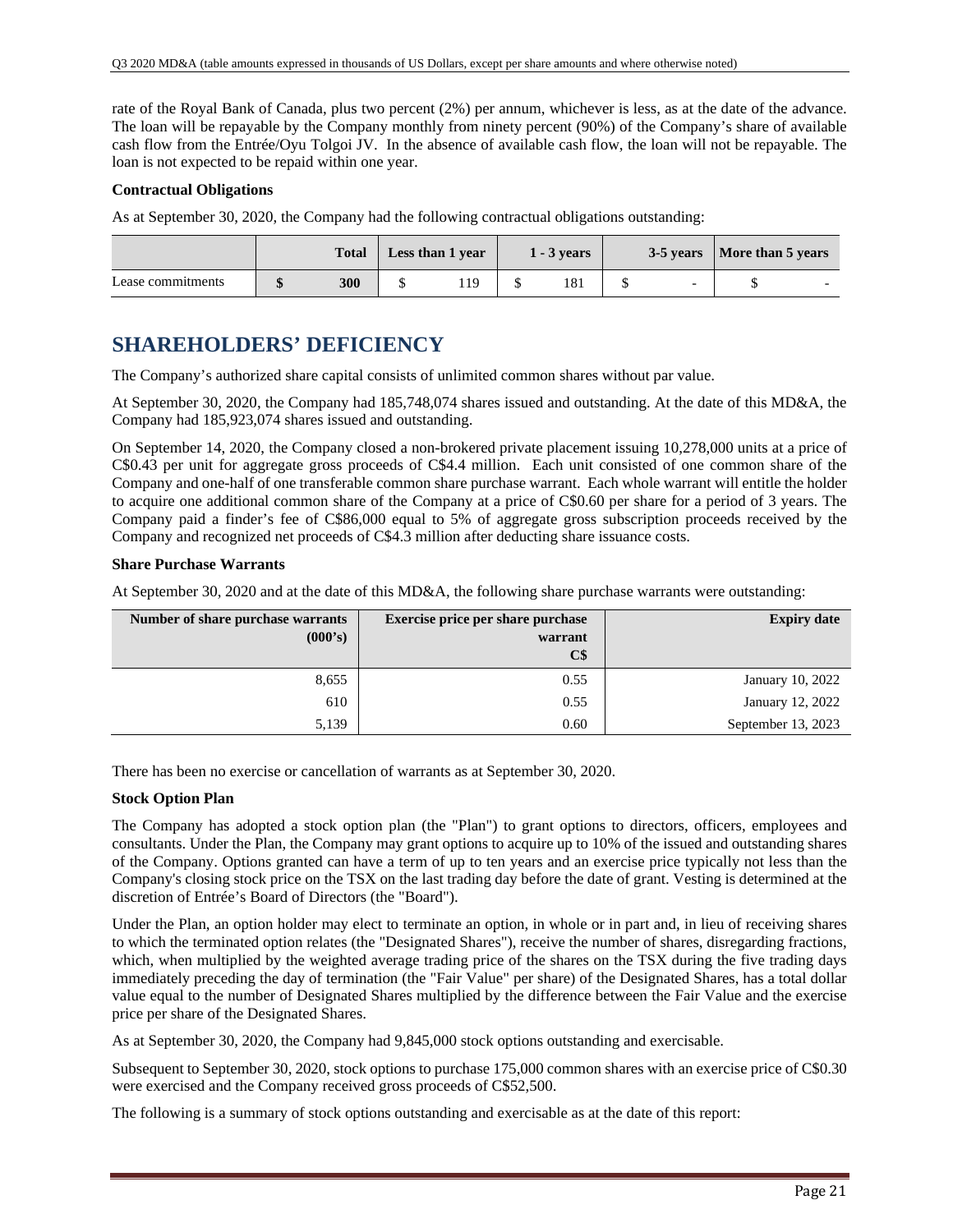| Number of share options $(000 \text{ s})$ | <b>Exercise price per share</b><br>C\$ | <b>Expiry date</b> |
|-------------------------------------------|----------------------------------------|--------------------|
| 1,025                                     | $0.28 - 0.30$                          | $Nov - Dec 2020$   |
| 2,210                                     | $0.33 - 0.36$                          | $Mar - Nov 2021$   |
| 1,880                                     | $0.52 - 0.62$                          | May – Oct 2022     |
| 2,265                                     | $0.55 - 0.63$                          | $Feb - Dec 2023$   |
| 2,290                                     | 0.365                                  | Dec 2024           |
| 9,670                                     |                                        |                    |

## **DEFERRED REVENUE - SANDSTORM**

The Company has an agreement to use future payments that it receives from its mineral property interests to purchase and deliver gold, silver and copper credits to Sandstorm (the "Sandstorm Agreement").

Under the terms of the Sandstorm Agreement, Sandstorm provided the Company with a net deposit of C\$30.9 million (the "Deposit") in exchange for the future delivery of gold, silver and copper credits equivalent to:

- 28.1% of Entrée's share of gold and silver, and 2.1% of Entrée's share of copper, produced from the Shivee Tolgoi mining licence (excluding the Shivee West Property); and
- 21.3% of Entrée's share of gold and silver, and 2.1% of Entrée's share of copper, produced from the Javhlant mining licence.

Upon the delivery of metal credits, Sandstorm will make a cash payment to the Company equal to the lesser of the prevailing market price and \$220 per ounce of gold, \$5 per ounce of silver and \$0.50 per pound of copper (subject to inflation adjustments). After approximately 8.6 million ounces of gold, 40.3 million ounces of silver and 9.1 billion pounds of copper have been produced from the entire Entrée/Oyu Tolgoi JV Property (as currently defined), the cash payment will be increased to the lesser of the prevailing market price and \$500 per ounce of gold, \$10 per ounce of silver and \$1.10 per pound of copper (subject to inflation adjustments). To the extent that the prevailing market price is greater than the amount of the cash payment, the difference between the two will be credited against the Deposit.

The Deposit has been accounted for as deferred revenue on the statement of financial position and is subject to foreign currency fluctuations upon conversion to US dollars at each reporting period. The Deposit contains a significant financing component and, as such, the Company recognizes a financing charge at each reporting period and grosses up the deferred revenue balance to recognize the significant financing element that is part of this contract at a discount rate of 8%.

This arrangement does not require the delivery of actual metal, and the Company may use revenue from any of its assets to purchase the requisite amount of metal credits.

Further information in relation to the Sandstorm Agreement is available in the Company's most recently filed AIF.

# **OTHER DISCLOSURES**

## *Off-Balance Sheet Arrangements*

Entrée has no off-balance sheet arrangements except for the contractual obligation noted above.

## *Related Party Transactions*

The Company's related parties include key management personnel and directors. Direct remuneration paid to the Company's directors and key management personnel during the three and nine months ended September 30, 2020 and 2019 are as follows: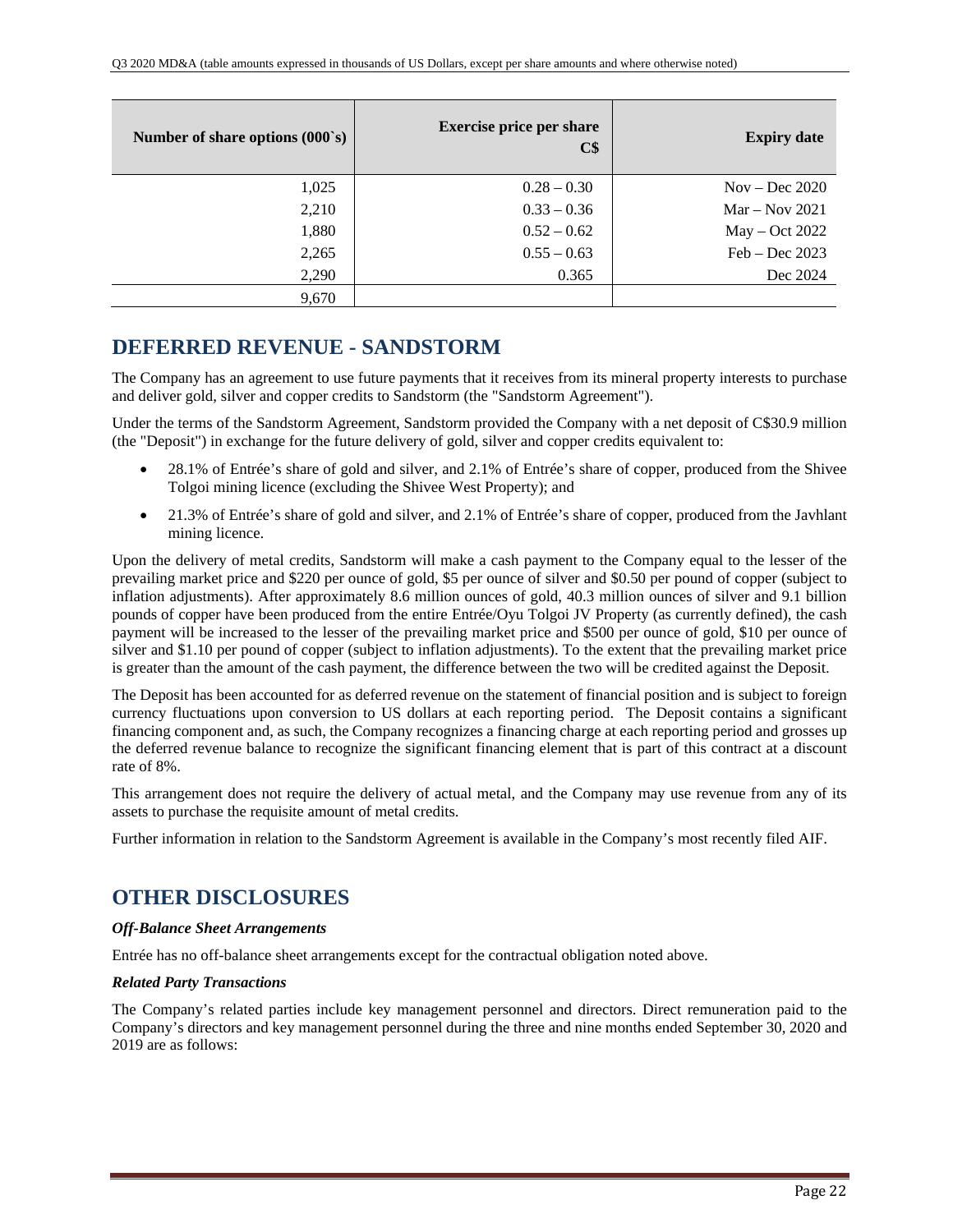|                       | Three months ended<br>September 30<br>2019<br>2020 |     |  |     |    |      | Nine months ended<br>September 30 |      |  |  |  |
|-----------------------|----------------------------------------------------|-----|--|-----|----|------|-----------------------------------|------|--|--|--|
|                       |                                                    |     |  |     |    | 2020 |                                   | 2019 |  |  |  |
| Directors' fees       | ¢<br>D                                             | 42  |  | 33  | ง  | 118  |                                   | 99   |  |  |  |
| Salaries and benefits | \$                                                 | 144 |  | 137 | \$ | 422  |                                   | 411  |  |  |  |

As of September 30, 2020, included in the accounts payable and accrued liabilities balance on the condensed consolidated interim statement of financial position is \$0.0 million (December 31, 2019 - \$0.0 million) due to the Company's directors and key management personnel.

Upon a change of control of the Company, amounts totaling \$1.1 million (December 31, 2019 - \$1.1 million) will become payable to certain officers and management personnel of the Company.

## *Financial Instruments*

#### *a) Fair value classification of financial instruments*

The fair value hierarchy establishes three levels to classify the inputs to valuation techniques used to measure fair value. Level 1 inputs are quoted prices (unadjusted) in active markets for identical assets or liabilities. Level 2 inputs are other than quoted prices included in Level 1 that are observable for the asset or liability, either directly (prices) or indirectly (derived from prices). Level 3 inputs are for the assets or liabilities that are not based on observable market data (unobservable inputs).

The Company's financial instruments consist of cash and cash equivalents, receivables, deposits, accounts payable and accrued liabilities, loan payable and lease liabilities.

The carrying values of receivables and accounts payable and accrued liabilities approximate their fair value due to their short terms to maturity. Cash and cash equivalents are measured at fair value using Level 1 inputs.

The following table summarizes the classification and carrying values of the Company's financial instruments at September 30, 2020:

| <b>September 30, 2020</b>                   | <b>FVTPL</b> |       | <b>Amortized cost</b><br>(financial<br>assets) |                 | <b>Amortized cost</b><br>(financial<br>liabilities) | <b>Total</b> |       |  |
|---------------------------------------------|--------------|-------|------------------------------------------------|-----------------|-----------------------------------------------------|--------------|-------|--|
| <b>Financial assets</b>                     |              |       |                                                |                 |                                                     |              |       |  |
| Cash and cash equivalents                   | \$           | 7,402 | \$                                             | $\qquad \qquad$ | \$                                                  | \$           | 7,402 |  |
| Receivables                                 |              |       |                                                | 27              |                                                     |              | 27    |  |
| Deposits                                    |              |       |                                                | 11              |                                                     |              | 11    |  |
| Total financial assets                      | \$           | 7,402 | \$                                             | 38              | \$                                                  | \$.          | 7,440 |  |
| <b>Financial liabilities</b>                |              |       |                                                |                 |                                                     |              |       |  |
| Accounts payable and accrued<br>liabilities | \$           |       | \$                                             |                 | \$<br>81                                            | \$           | 81    |  |
| Lease liabilities                           |              |       |                                                |                 | 224                                                 |              | 224   |  |

Loan payable  $\qquad \qquad$  -  $\qquad \qquad$  9,503 9,503 Total financial liabilities <br>  $\begin{array}{ccc} \text{3} & - & \text{4} & \text{5} & - & \text{5} & \text{9,808} \\ \text{5} & \text{9,808} & \text{1} & \text{5} & \text{9,808} \\ \end{array}$ 

There have been no transfers between fair value levels during the reporting period.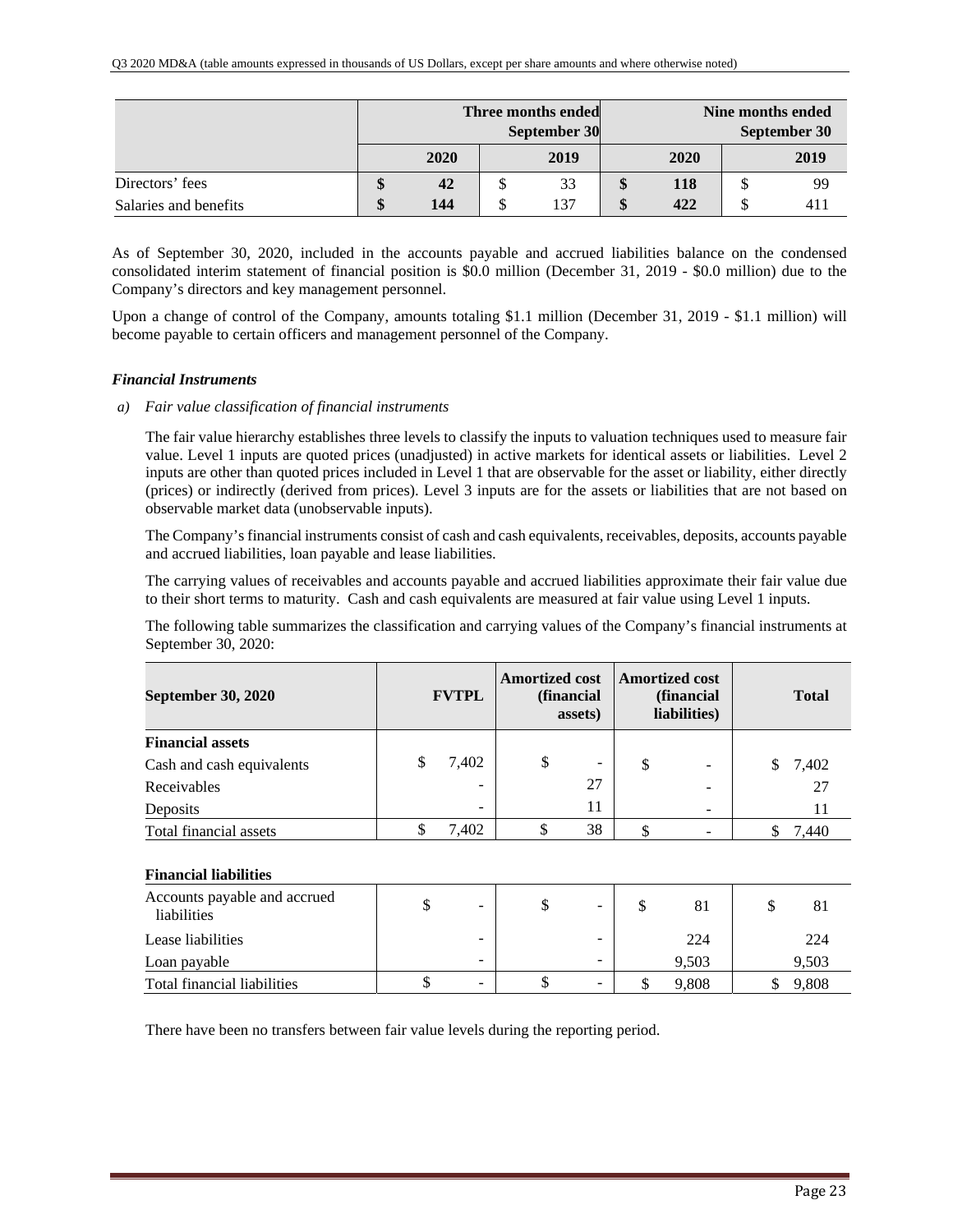# **CRITICAL ACCOUNTING ESTIMATES, RISKS AND UNCERTAINTIES**

The preparation of condensed consolidated interim financial statements in conformity with IFRS requires management to make estimates and assumptions that affect the amounts reported in the condensed consolidated interim financial statements and accompanying notes. Actual results could differ materially from those estimates.

Measurement of the Company's assets and liabilities is subject to risks and uncertainties, including those related to reserve and resource estimates; title to mineral properties; future commodity prices; costs of future production; future costs of restoration provisions; changes in government legislation and regulations; future income tax amounts; the availability of financing; and various operational factors. The Company's estimates identified as being critical are substantially unchanged from those disclosed in the MD&A for the year ended December 31, 2019.

Entrée is a mineral exploration and development company and is exposed to a number of risks and uncertainties due to the nature of the industry in which it operates and the present state of development of its business and the foreign jurisdictions in which it carries on business. Other than the revised risk factor below describing the risks and uncertainties most likely to affect the Company as a result of the continuing COVID-19 pandemic, the material risks and uncertainties affecting Entrée, their potential impact, and the Company's principal risk-management strategies are substantially unchanged from those disclosed in its MD&A for the year ended December 31, 2019 and in its AIF dated March 13, 2020 in respect of such period, both of which are available on SEDAR at www.sedar.com, EDGAR at www.sec.gov and on the Company's website at www.EntreeResourcesLtd.com.

The Company's business, operations and financial condition could be materially adversely affected by the outbreak of epidemics or pandemics or other health crises.

For example, as previously disclosed, in late December 2019, a disease arising from a novel coronavirus (COVID-19) was identified as originating in the Wuhan Province of China. Subsequently, it spread worldwide and on March 11, 2020, the World Health Organization declared it could be characterised as a pandemic.

The COVID-19 pandemic has significantly disrupted global health, economic and market conditions, which could trigger an indeterminate period of slowdown in the global economy and recessions. The full impact of the ongoing COVID-19 pandemic, including the impact of the sweeping preventative and mitigating measures that the Company's joint venture partner, other businesses and governments, including the Government of Mongolia, are taking to combat the spread of the disease, continues to rapidly evolve, and it continues creating significant volatility and negative pressure on virtually all national economies as well as financial and commodity markets. At the present time, it is not possible to predict the duration, severity or scope of the pandemic, and it is extremely challenging for the Company to accurately predict the extent to which COVID-19 will impact its business, including its operations, the market for its securities and the ability of its joint venture partner to advance Oyu Tolgoi underground development. As such, it is possible that the COVID-19 pandemic will adversely affect, even materially, the ability of the Company's joint venture partner to advance Oyu Tolgoi underground development, as well as the Company's financial condition, liquidity, and future results of operations due to, among other factors:

- Actions taken by governmental and non-governmental bodies, including the Government of Mongolia, to curtail activity in an effort to help slow the spread of COVID-19, including restrictions on both travel and the movement of goods and people within and across borders, and restrictions on the types of businesses that may continue to operate, have caused and are likely to continue to cause significant business interruptions. Oyu Tolgoi underground development has been and will likely continue in the near and medium terms (and possibly longer) to be disrupted in varying degrees, including as a result of (i) access restrictions, which are preventing teams from OTLLC, Rio Tinto and their construction partners, who are required to oversee development and provide essential specialist technical services at Oyu Tolgoi, from accessing the site, and (ii) delays resulting from various measures implemented to slow the spread of COVID-19.
- The spread of COVID-19 may cause schedule delays and cost increases and there may be impacts on the timing and scope of the Definitive Estimate. A number of work fronts are directly impacted including Shafts 3 and 4 being put on care and maintenance.
- Effects of the COVID-19 pandemic, including ongoing restrictions in place to curtail its spread, may adversely impact OTLLC's ability to secure on a timely basis a long-term domestic source of power for the mine as required under the 2009 Oyu Tolgoi Investment Agreement, including by delaying the construction of an eventual Government of Mongolia funded SOPP.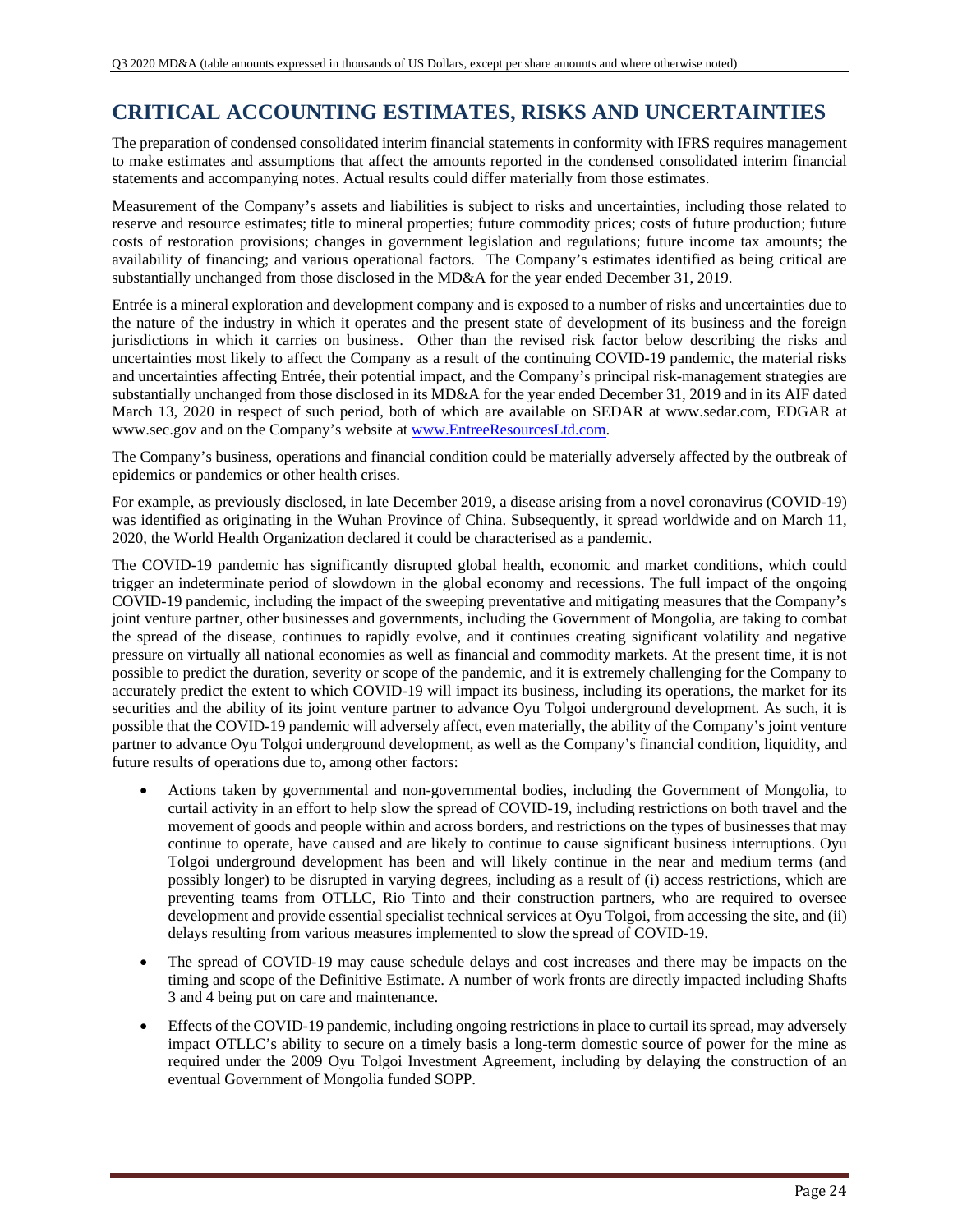- Suppliers have declared and may continue to declare force majeure on their contracts with OTLLC. In addition, continued impacts of the COVID-19 pandemic may force the Company's joint venture partner to declare force majeure on contracts, due to the inability to meet contractual obligations.
- The ongoing pandemic has, and likely will continue to, adversely affect global economies and financial markets resulting in an economic downturn that has had, and likely will continue to have, an adverse effect on the demand for base metals and the Company's future prospects, including significant fluctuations in copper prices and the concentrate market.
- The spread of COVID-19 may impact the health of the Company's personnel, partners and contractors, as well as the availability of industry experts and personnel crucial to the Company's operations or the continued operation and development of Oyu Tolgoi.
- Unstable market conditions could cause continued significant volatility or decline in the trading price of the Company's common shares. The Company may have difficulty accessing debt and equity capital on attractive terms, or at all, given severe disruption or instability in the global financial markets and deteriorations in credit and financing conditions. Further, this could adversely impact the ability of OTLLC, Turquoise Hill and Rio Tinto to secure any funding required to sustain underground development.

Due to the unprecedented and ongoing nature of COVID-19 and the fact that the response to the pandemic is evolving in real time, estimates of the economic impacts of the COVID-19 pandemic remain inherently highly uncertain and speculative. While the Company and its joint venture partner have made efforts to manage and mitigate the aforementioned risks, such efforts may not sufficiently mitigate the negative impacts of COVID-19 on the business and the effectiveness of these efforts and the extent to which the COVID-19 pandemic affects the Company's business will depend on factors beyond its control, including the duration, severity and scope of the pandemic; the likelihood, timing, duration and scope of any subsequent waves of COVID-19; and the measures taken or necessary to contain the spread of such outbreaks. Even after the COVID-19 pandemic is over, the Company may continue to experience material adverse effects to its business, financial condition and prospects as a result of the continued disruption in the global economy and any resulting recession, the effects of which may persist beyond that time. In addition to the risks mentioned above, the COVID-19 pandemic, as well as any other public health crisis of a similar nature, may also have the effect of heightening other risks and uncertainties disclosed and described in the Critical Accounting Estimates, Risks and Uncertainties section in its MD&A for the year ended December 31, 2019 and in the Risk Factors section in its AIF dated March 13, 2020.

# **INTERNAL CONTROL OVER FINANCIAL REPORTING**

Management is responsible for designing internal control over financial reporting, to provide reasonable assurance regarding the reliability of financial reporting and the preparation of financial statements for external purposes in accordance with IFRS. No change in the Company's internal control over financial reporting occurred during the period beginning on July 1, 2020 and ended on September 30, 2020 that has materially affected, or is reasonably likely to materially affect, the Company's internal control over financial reporting.

## **FORWARD LOOKING STATEMENTS**

This MD&A contains forward-looking statements within the meaning of the United States Private Securities Litigation Reform Act of 1995 and forward-looking information within the meaning of applicable Canadian securities laws.

Forward-looking statements include, but are not limited to, statements with respect to corporate strategies and plans; requirements for additional capital; uses of funds and projected expenditures; the expectations set out in OTFS20; timing and status of Oyu Tolgoi underground development; the mine design for Hugo North Lift 1 Panel 0 and the related cost and production schedule implications; the re-design studies for Panels 1 and 2 of Hugo North (including Hugo North Extension) Lift 1 and the possible outcomes, content and timing thereof; timing of completion of the Definitive Estimate and the scope thereof; timing and amount of production from Lift 1 of the Entrée/Oyu Tolgoi JV Property, potential production delays and the impact of any delays on the Company's cash flows, expected copper and gold grades, liquidity, funding requirements and planning; future commodity prices; the potential impact of COVID-19 (coronavirus) on Oyu Tolgoi underground development and the Company's business, operations and financial condition; the estimation of mineral reserves and resources; projected mining and process recovery rates; estimates of capital and operating costs, mill throughput, cash flows and mine life; capital, financing and project development risk;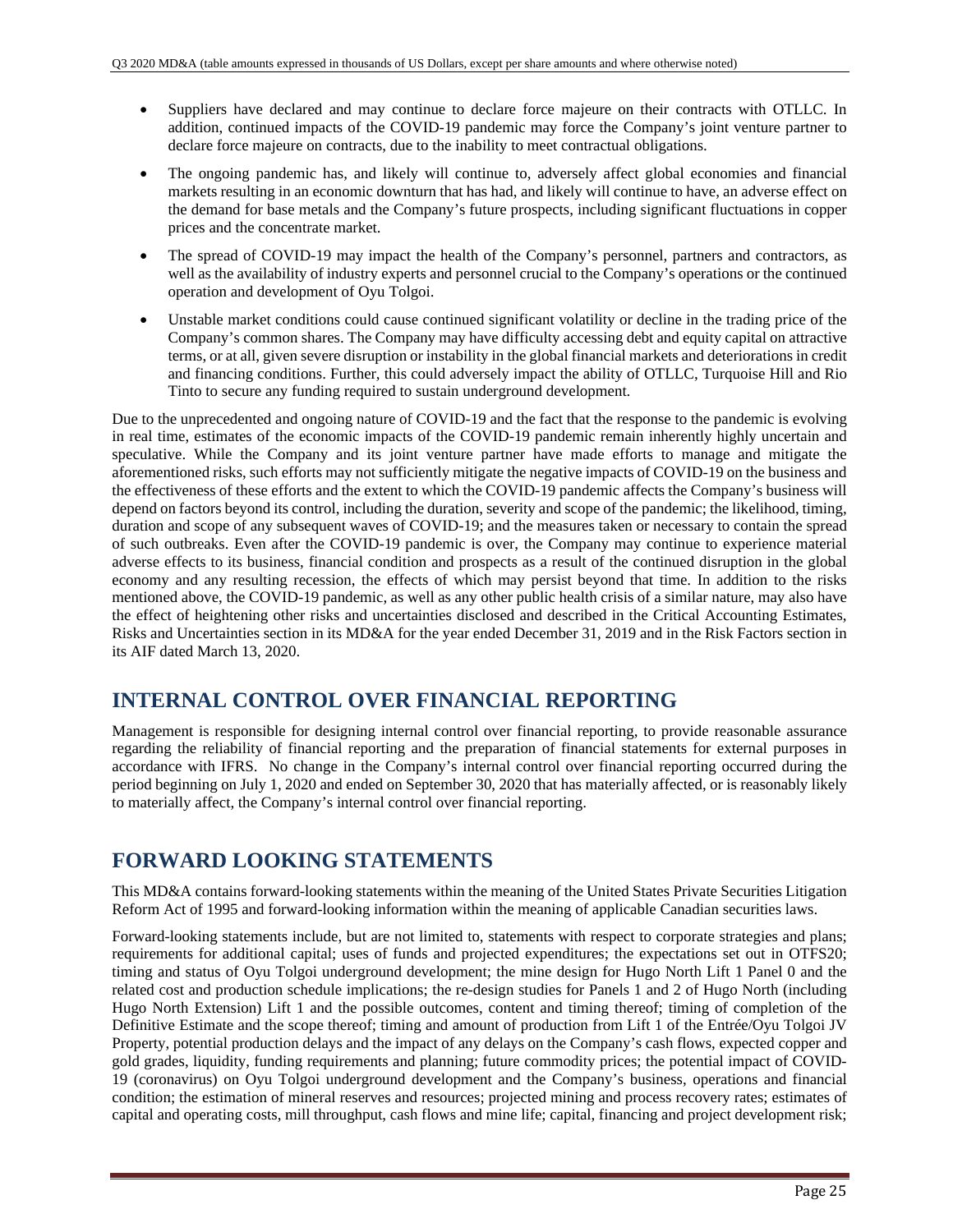mining dilution; discussions with the Government of Mongolia, Rio Tinto, OTLLC and Turquoise Hill on a range of issues including Entrée's interest in the Entrée/Oyu Tolgoi JV Property, the Shivee Tolgoi and Javhlant mining licences and certain material agreements; potential actions by the Government of Mongolia with respect to the Shivee Tolgoi and Javhlant mining licences and Entrée's interest in the Entrée/Oyu Tolgoi JV Property; the potential for Entrée to be included in or otherwise receive the benefits of the Oyu Tolgoi Investment Agreement or another similar agreement; the potential for the Government of Mongolia to seek to directly or indirectly invest in Entrée's interest in the Hugo North Extension and Heruga deposits; potential size of a mineralized zone; potential expansion of mineralization; potential discovery of new mineralized zones; potential metallurgical recoveries and grades; plans for future exploration and/or development programs and budgets; permitting time lines; anticipated business activities; proposed acquisitions and dispositions of assets; and future financial performance.

In certain cases, forward-looking statements and information can be identified by words such as "plans", "expects" or "does not expect", "is expected", "budgeted", "scheduled", "estimates", "forecasts", "intends", "anticipates", or "does not anticipate" or "believes" or variations of such words and phrases or statements that certain actions, events or results "may", "could", "would", "might", "will be taken", "occur" or "be achieved". While the Company has based these forward-looking statements on its expectations about future events as at the date that such statements were prepared, the statements are not a guarantee of Entrée's future performance and are based on numerous assumptions regarding present and future business strategies; the correct interpretation of agreements, laws and regulations; local and global economic conditions and negotiations and the environment in which Entrée will operate in the future, including commodity prices, projected grades, projected dilution, anticipated capital and operating costs, anticipated future production and cash flows; the anticipated location of certain infrastructure and sequence of mining within and across panel boundaries; the construction and continued development of the Oyu Tolgoi underground mine; and the status of Entrée's relationship and interaction with the Government of Mongolia, OTLLC, Rio Tinto and Turquoise Hill. With respect to the construction and continued development of the Oyu Tolgoi underground mine, important risks, uncertainties and factors which could cause actual results to differ materially from future results expressed or implied by such forward-looking statements and information include, amongst others, the timing and cost of the construction and expansion of mining and processing facilities; the timing and availability of a long term domestic power source for Oyu Tolgoi (or the availability of financing for OTLLC or the Government of Mongolia to construct such a source); the potential impact of COVID-19; the ability of OTLLC to secure and draw down on the supplemental debt under the Oyu Tolgoi project finance facility and the availability of additional financing on terms reasonably acceptable to OTLLC, Turquoise Hill and Rio Tinto to further develop Oyu Tolgoi; the impact of changes in, changes in interpretation to or changes in enforcement of, laws, regulations and government practises in Mongolia; delays, and the costs which would result from delays, in the development of the underground mine; the status of the relationship and interaction between OTLLC, Rio Tinto, Turquoise Hill and the Government of Mongolia on the continued operation and development of Oyu Tolgoi, future funding plans and requirements and OTLLC internal governance; the anticipated location of certain infrastructure and sequence of mining within and across panel boundaries; projected copper, gold and silver prices and their market demand; and production estimates and the anticipated yearly production of copper, gold and silver at the Oyu Tolgoi underground mine.

The 2018 PEA is based on a conceptual mine plan that includes Inferred resources. Numerous assumptions were made in the preparation of the 2018 PEA, including with respect to mineability, capital and operating costs, production schedules, the timing of construction and expansion of mining and processing facilities, and recoveries, that may change materially once production commences at Hugo North Extension Lift 1 and additional development and capital decisions are required. Any changes to the assumptions underlying the 2018 PEA could cause actual results to be materially different from any future results, performance or achievements expressed or implied by forward-looking statements and information relating to the 2018 PEA.

Other risks, uncertainties and factors which could cause actual results, performance or achievements of Entrée to differ materially from future results, performance or achievements expressed or implied by forward-looking statements and information include, amongst others, unanticipated costs, expenses or liabilities; discrepancies between actual and estimated production, mineral reserves and resources and metallurgical recoveries; development plans for processing resources; the outcome of the Definitive Estimate; matters relating to proposed exploration or expansion; mining operational and development risks, including geotechnical risks and ground conditions; regulatory restrictions (including environmental regulatory restrictions and liability); risks related to international operations, including legal and political risk in Mongolia; risks related to the potential impact of global or national health concerns, including the COVID-19 (coronavirus) pandemic; risks associated with changes in the attitudes of governments to foreign investment; risks associated with the conduct of joint ventures; inability to upgrade Inferred mineral resources to Indicated or Measured mineral resources; inability to convert mineral resources to mineral reserves; conclusions of economic evaluations; fluctuations in commodity prices and demand; changing foreign exchange rates; the speculative